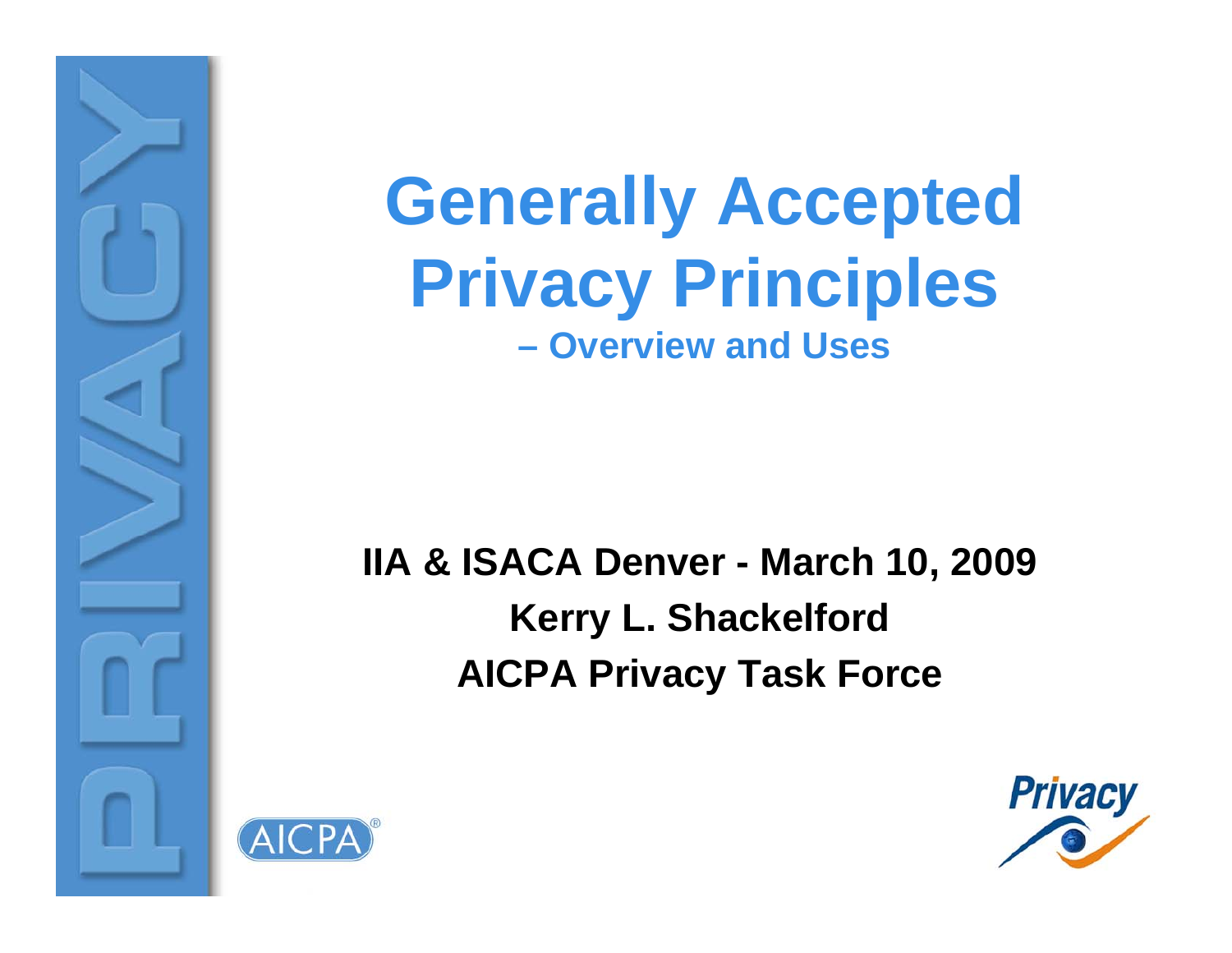



#### **Outline**

- $\bullet$ **What is Privacy?**
- $\bullet$  **Introducing the GAPP**
	- –**Privacy Principles**
	- –**Structure**
	- **Basis**
- $\bullet$  **Using the GAPP**
	- **Business**
	- **Government**
	- **Public Accounting**
	- –**Academia**
	- **Internal Audit**
- •**Resources**
- •**Q&A**



"Before I tell you anything, I'd like to see your privacy policy."

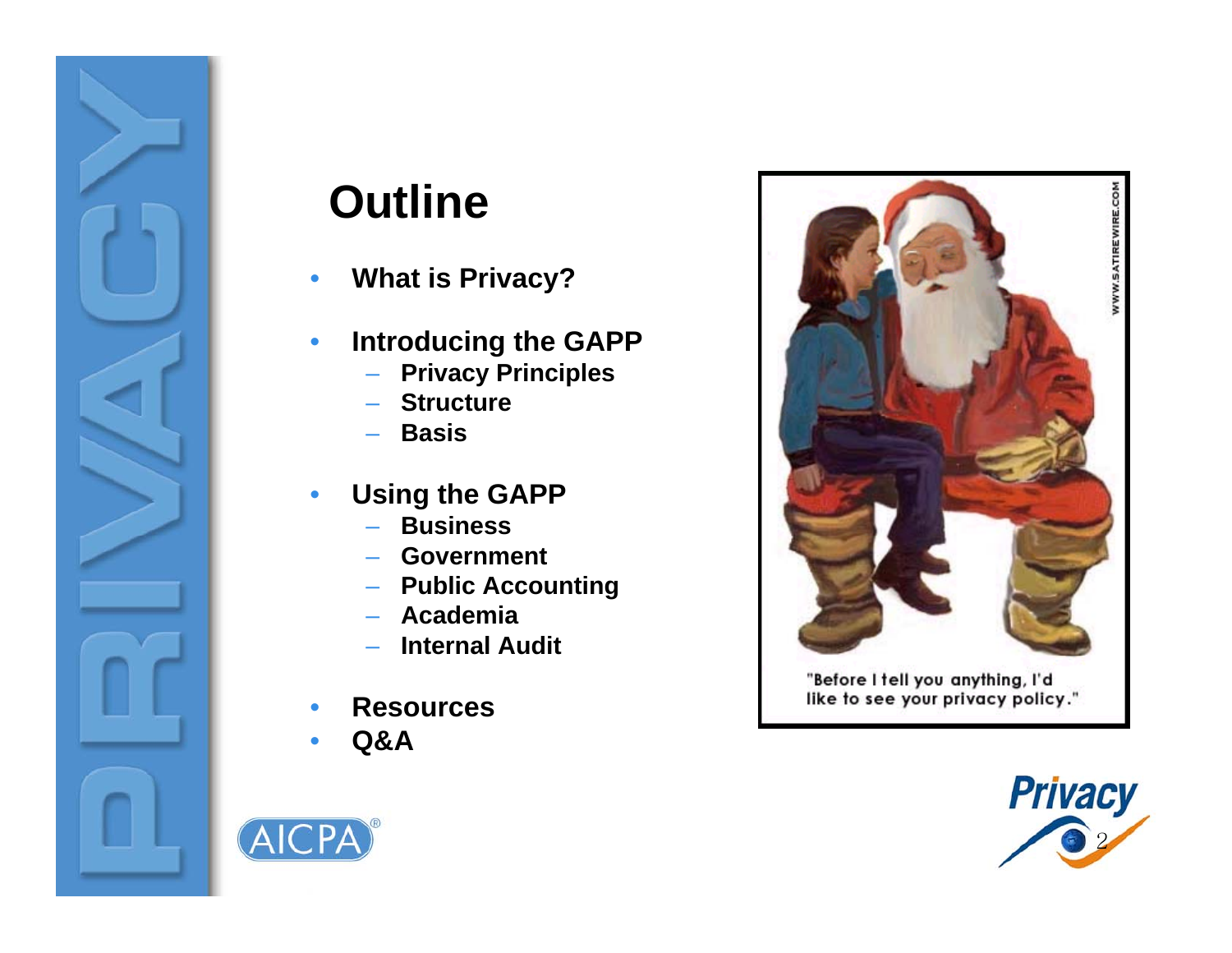# **What is Privacy? 1791**

• "The right of the people to be secure in their persons, houses, papers, and effects, against unreasonable searches and seizures, shall not be violated, and no Warrants shall issue, but upon probable cause, supported by Oath or affirmation, and particularly describing the place to be searched, and the persons or things to be seized."

#### **The Fourth Amendment – U. S. Constitution**



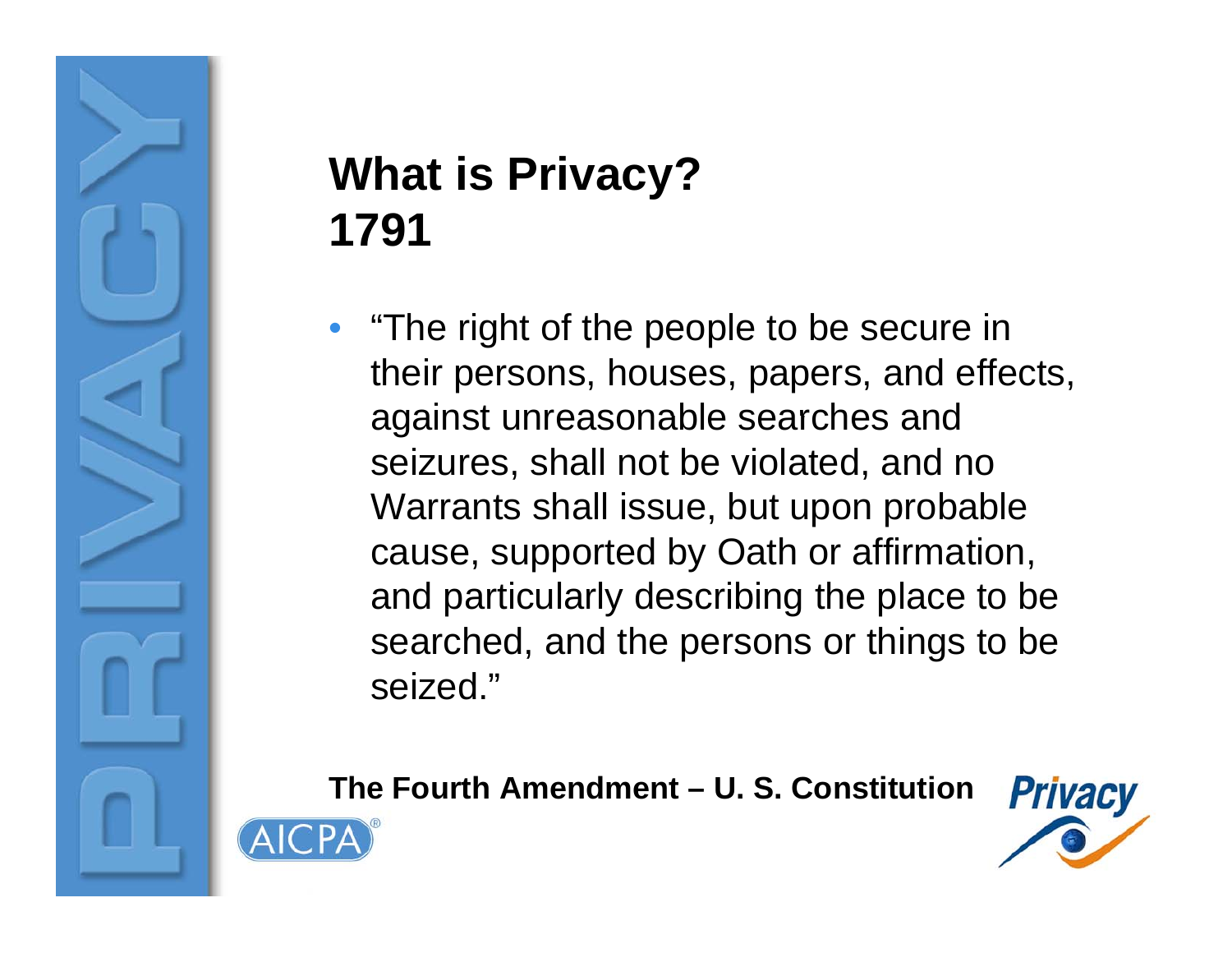

AICPA

#### **What is Privacy? 1890**

# **"The right to be let alone"**

Samuel D. Warren

**HARVARD** LAW REVIEW.

VOL. IV. DECEMBER 15, 1890. NO. 5.

THE RIGHT TO PRIVACY.

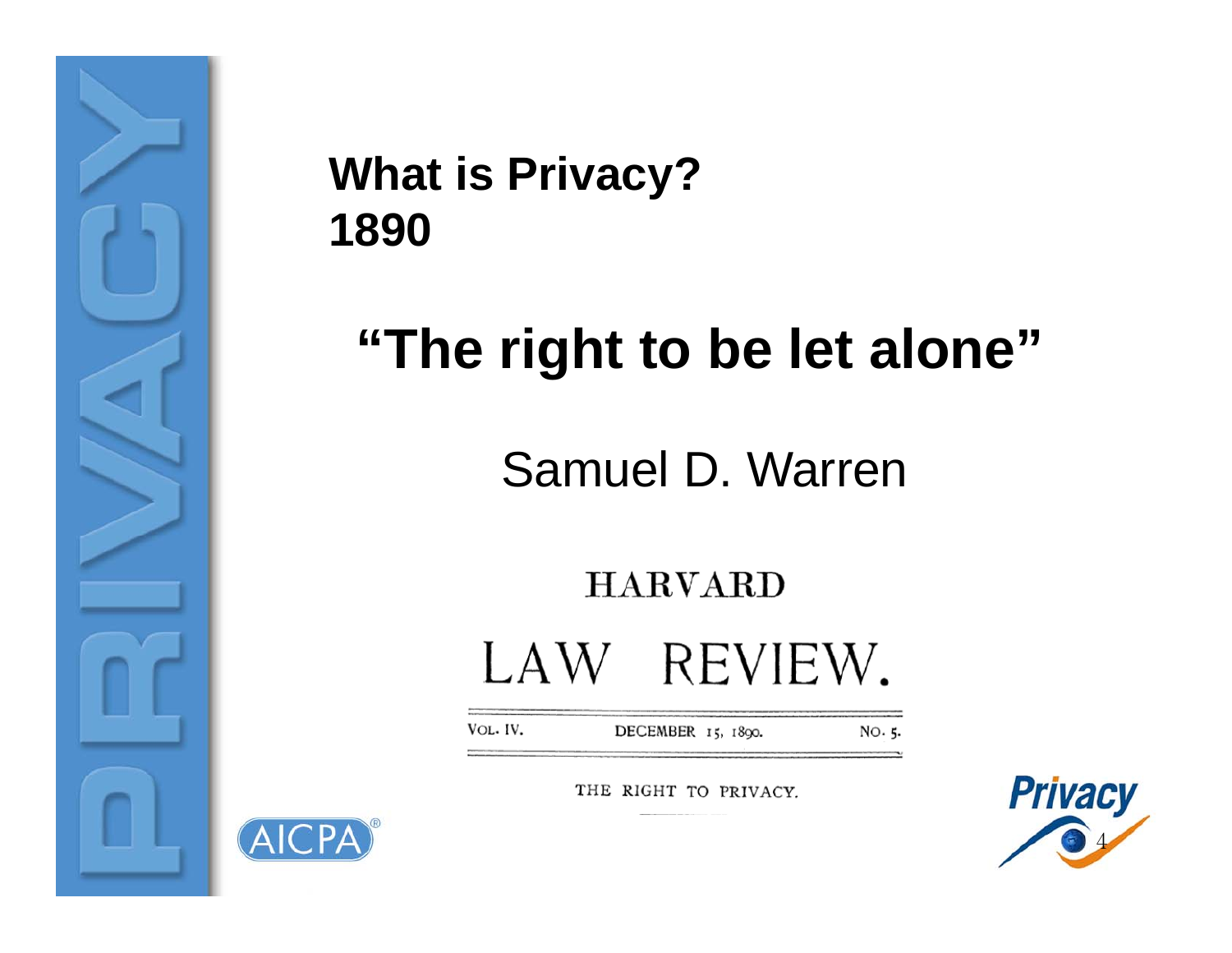# **What is Privacy? 1990**

• The claim of individuals, groups or institutions to determine for themselves when, how, and to what extent information about them is communicated to others.

Alan Westin, The Equifax Report on Consumers in the Information Age, XVIII (1990).



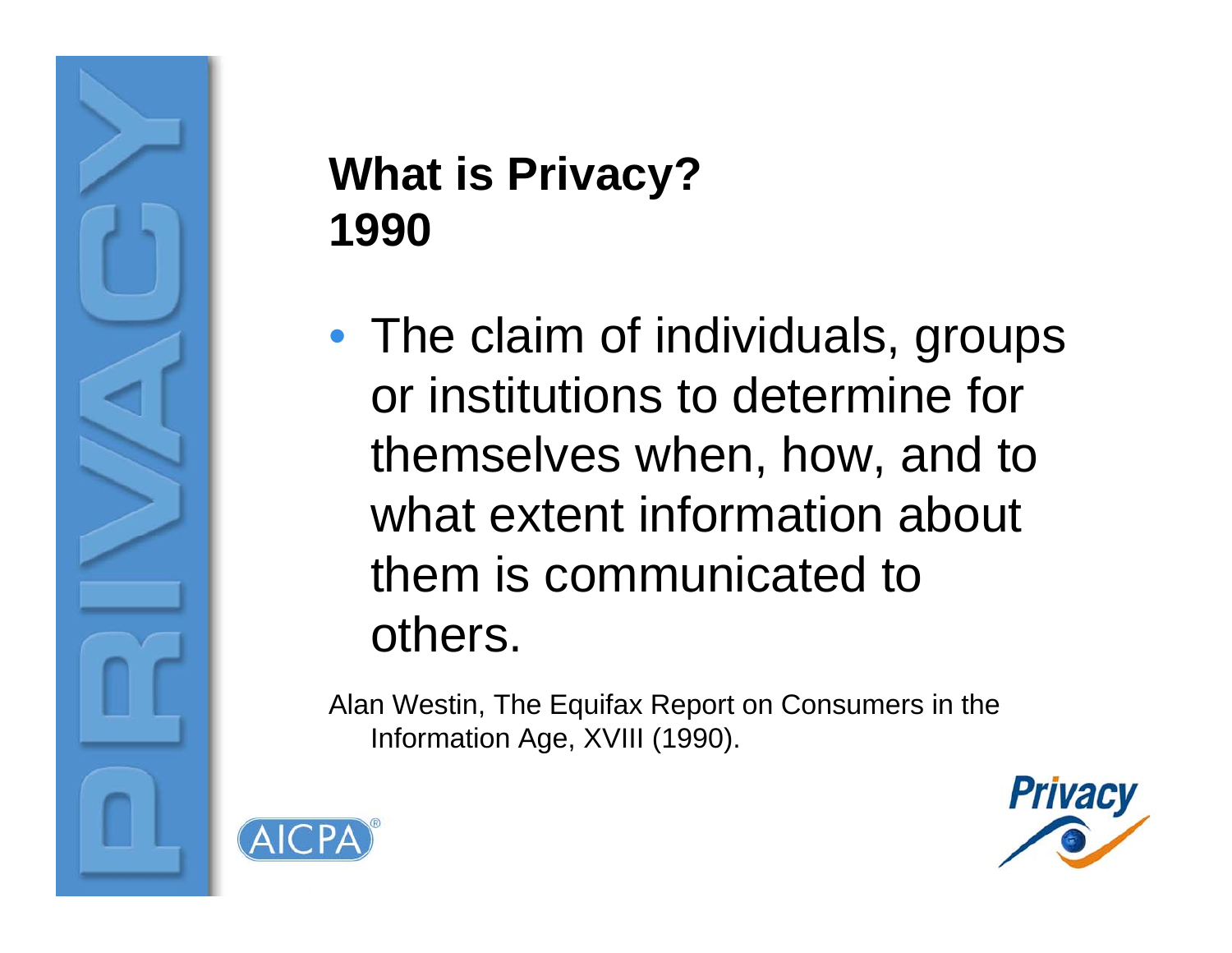#### **What is Privacy? 2009 – The Auditors & Consultants**

- $\bullet$  PRIVACY is defined as *the rights and obligations of individuals and organizations with respect to the the*
	- Collection
	- Use
	- Disclosure
	- Retention, and
	- Destruction
	- …of personal information.



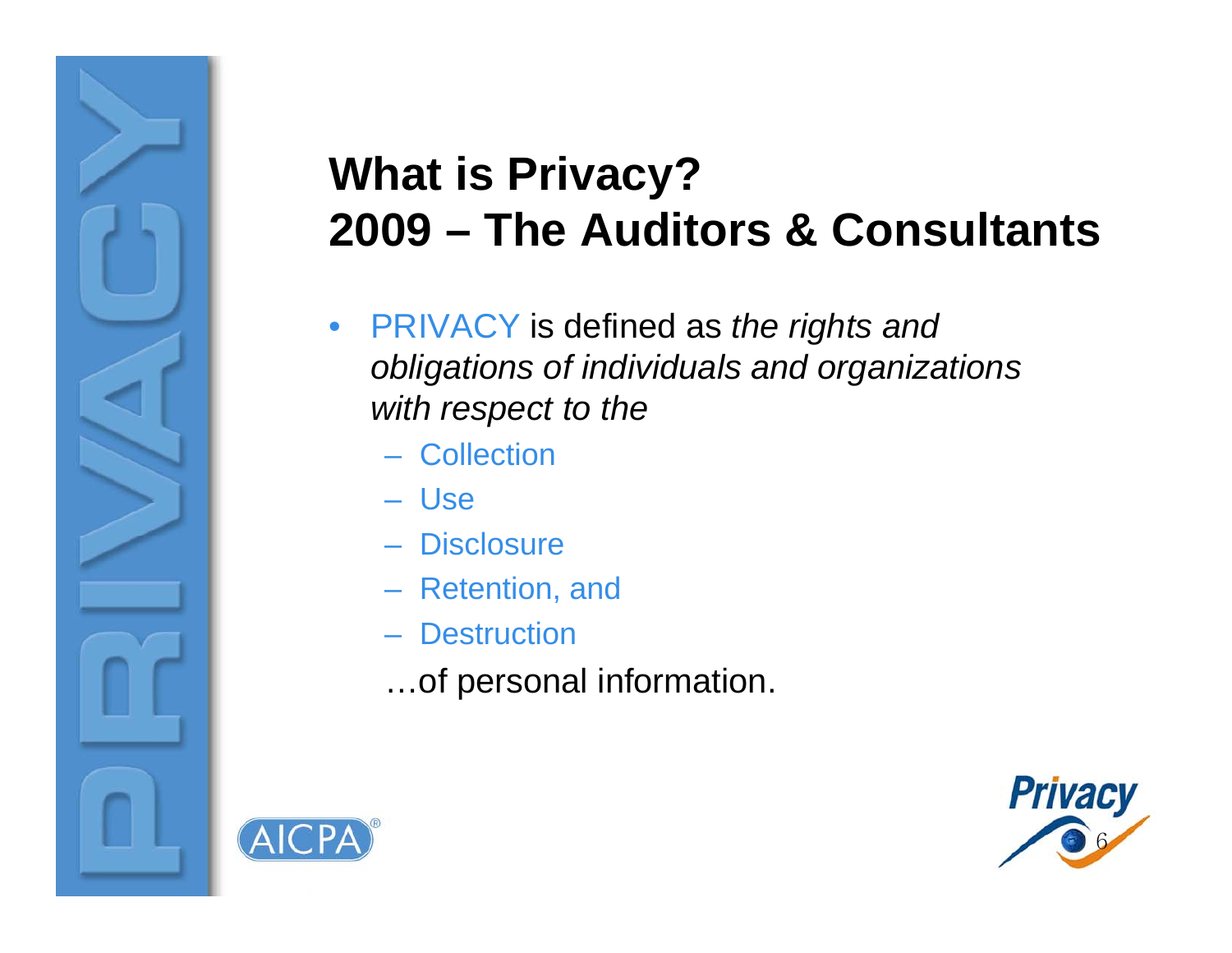

### **CVS Caremark2/18/08 Press Release**

- CVS Caremark Corporation announced today that it has entered into an agreement with the U.S. Federal Trade Commission (FTC) and the U.S. Department of Health and Human Services Office for Civil Rights (OCR) concerning disposal of patient information at its retail pharmacy stores.
- • CVS Caremark … agreed to settle the matter in order to avoid the time and expense of further legal proceedings.
- •COST: \$2,250,000



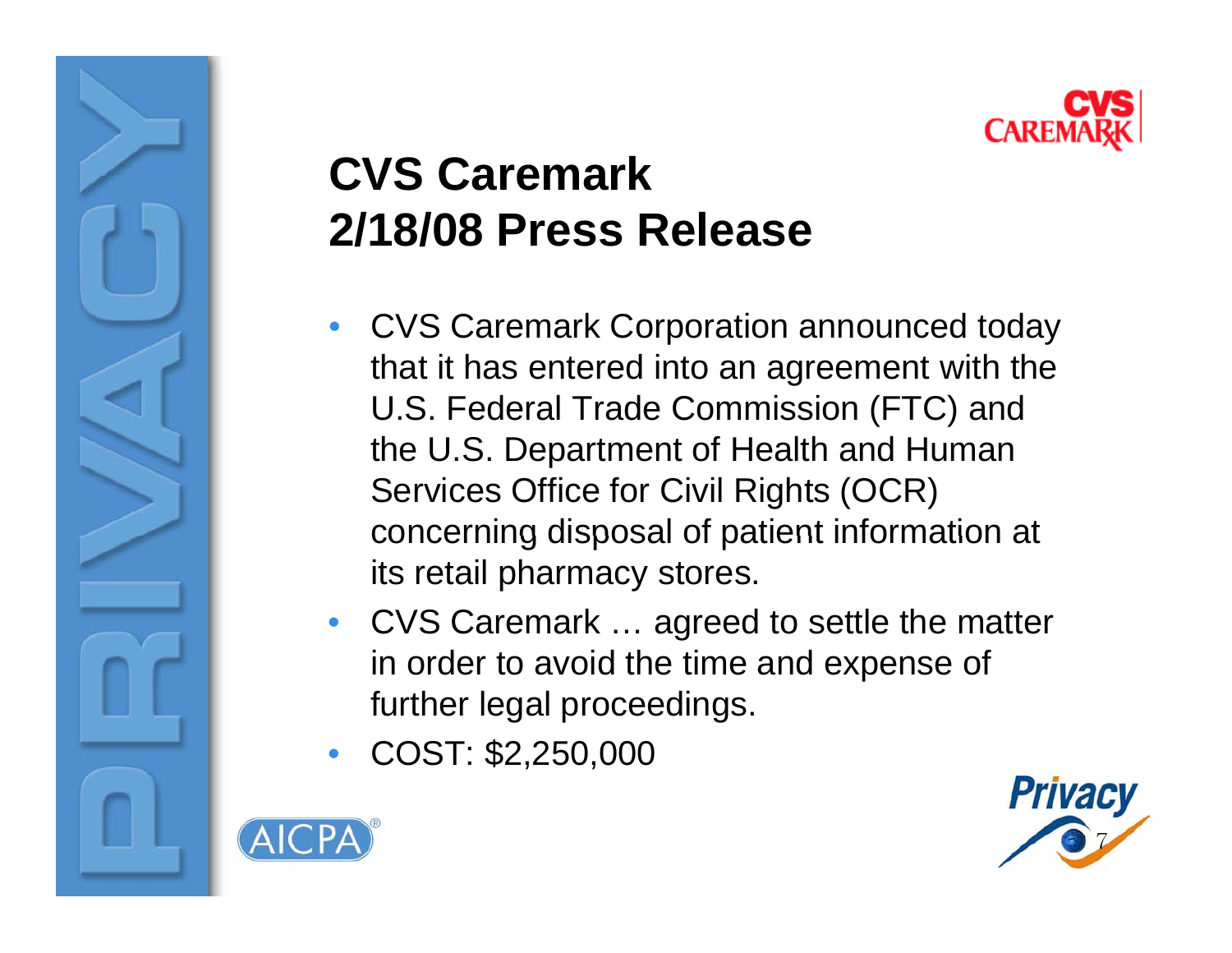



#### **Data Losses**

- 2009 To date through 2/25/09 **Total Breaches:** 83 Records Exposed: 1,104,546
- •2008

 $\bullet$ 

| <b>Total Breaches:</b>      | 656 |
|-----------------------------|-----|
| Records Exposed: 35,691,255 |     |

**Source: www.idtheftcenter.org**



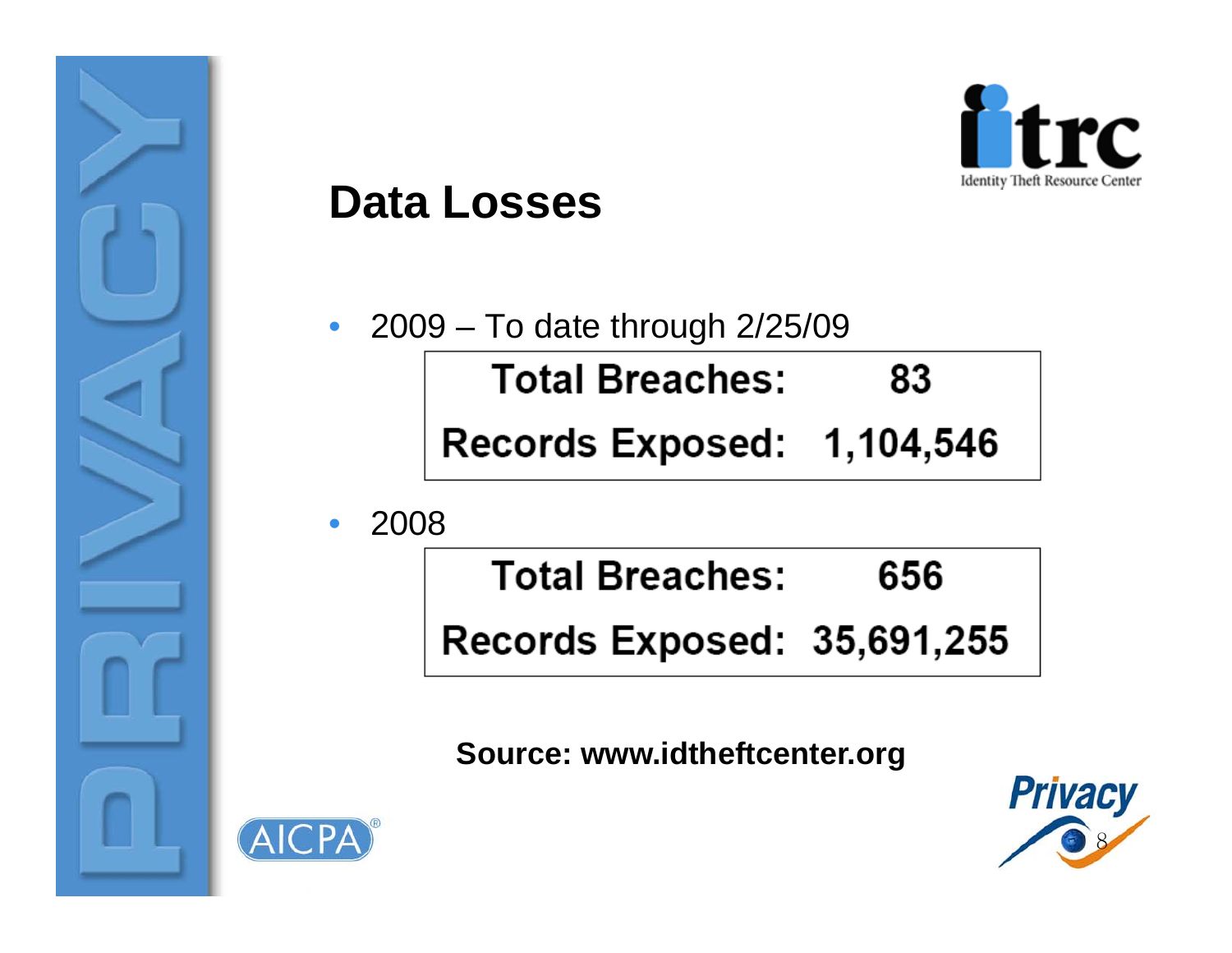# **PRIVACY RISK AND BUSINESS**

- $\bullet$  Privacy is a risk management issue
	- –**Threats** 
		- Litigation
		- Negative publicity
		- Financial losses
		- Operational disruptions
		- Customer distrust



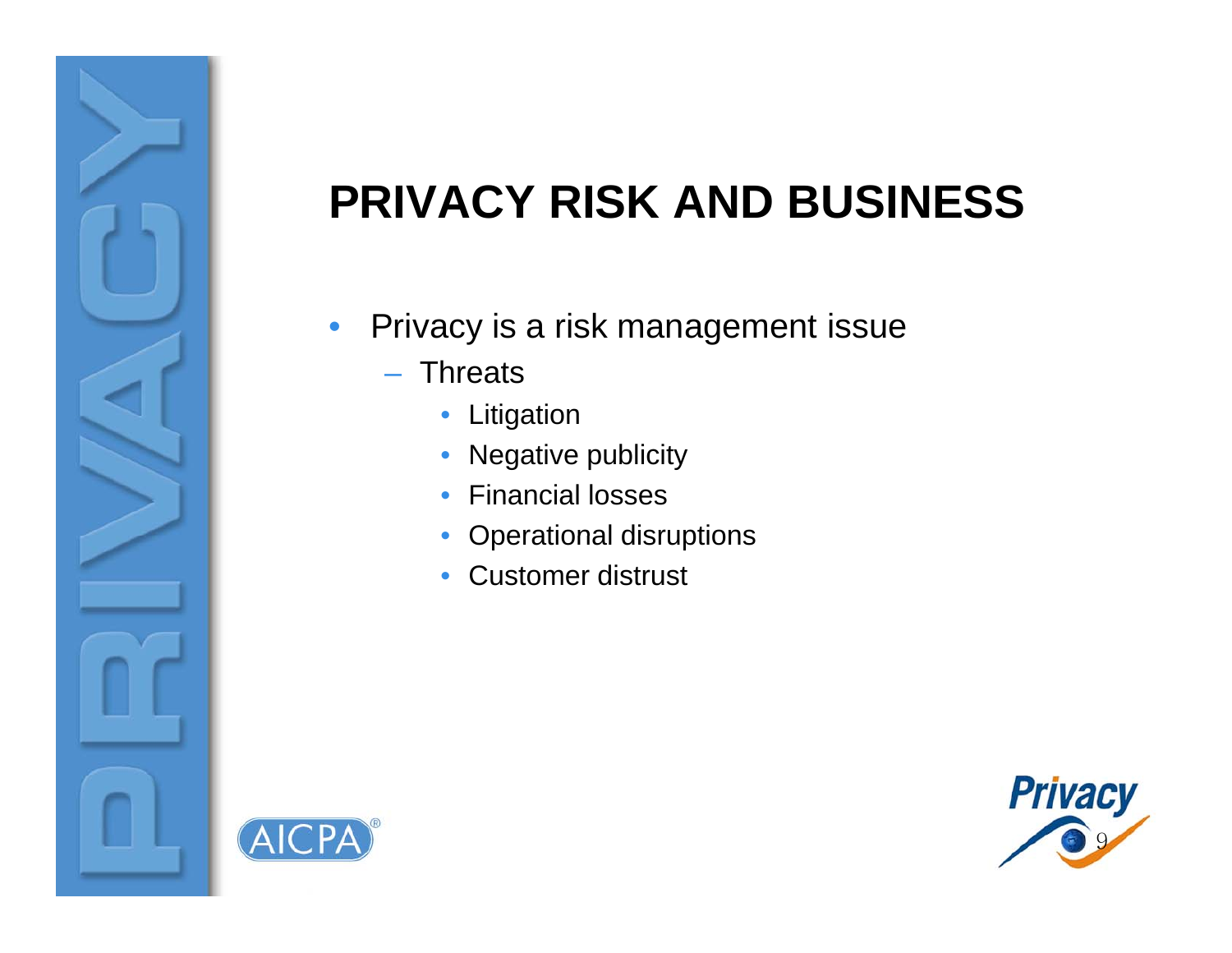### **OVERALL PRIVACY OBJECTIVE**

• Personal information is collected, used, retained, and disclosed in conformity with the commitments in the entity's privacy notice and with criteria set forth in Generally Accepted Privacy Principles issued by the AICPA/CICA.



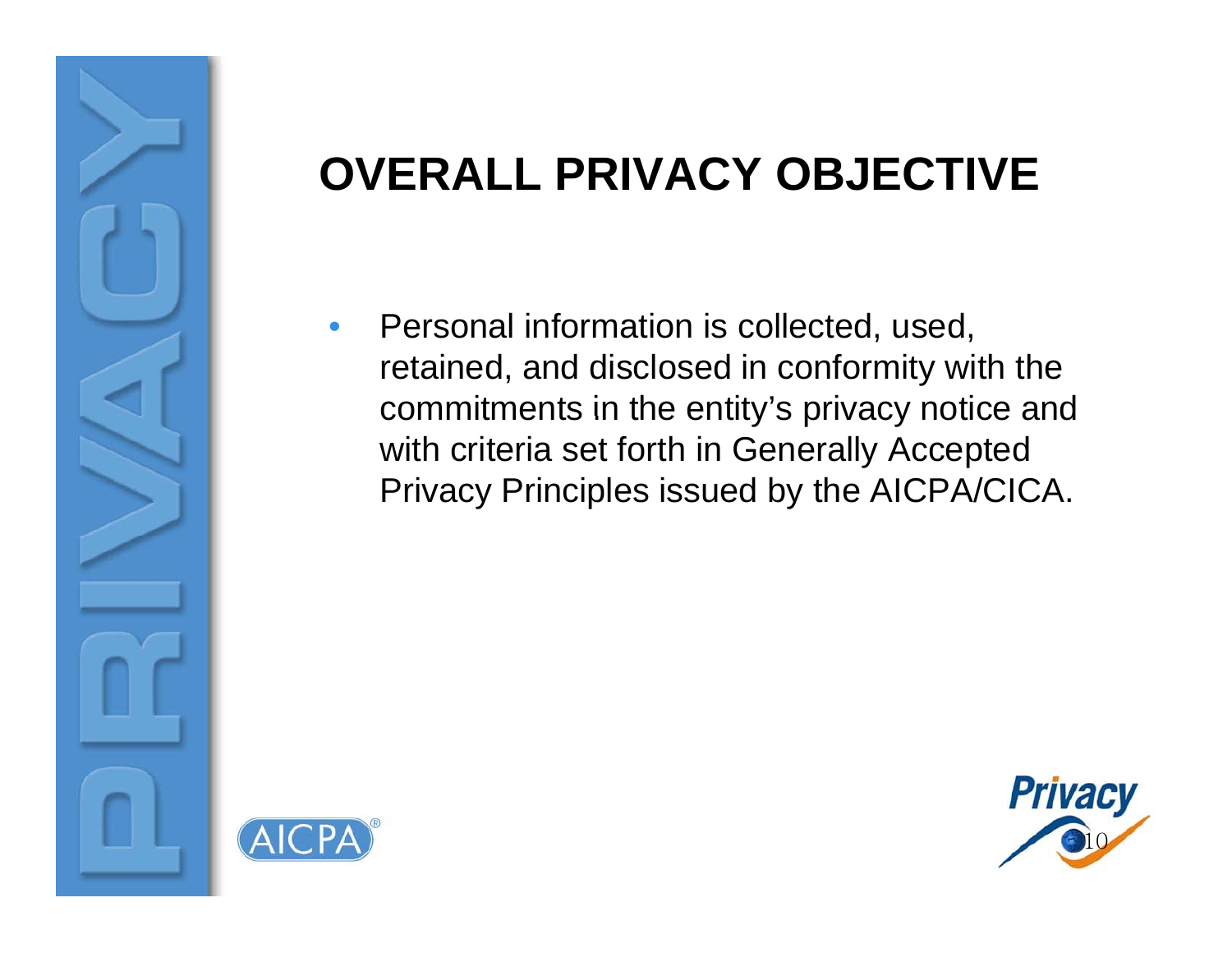

**AICPA** 

# **It's Polling Time**

- $\bullet$  Have you heard of Generally Accepted Privacy Principles?
- $\bullet$  Are you familiar with the contents of GAPP?
- $\bullet$  Have you implemented GAPP in your organization?

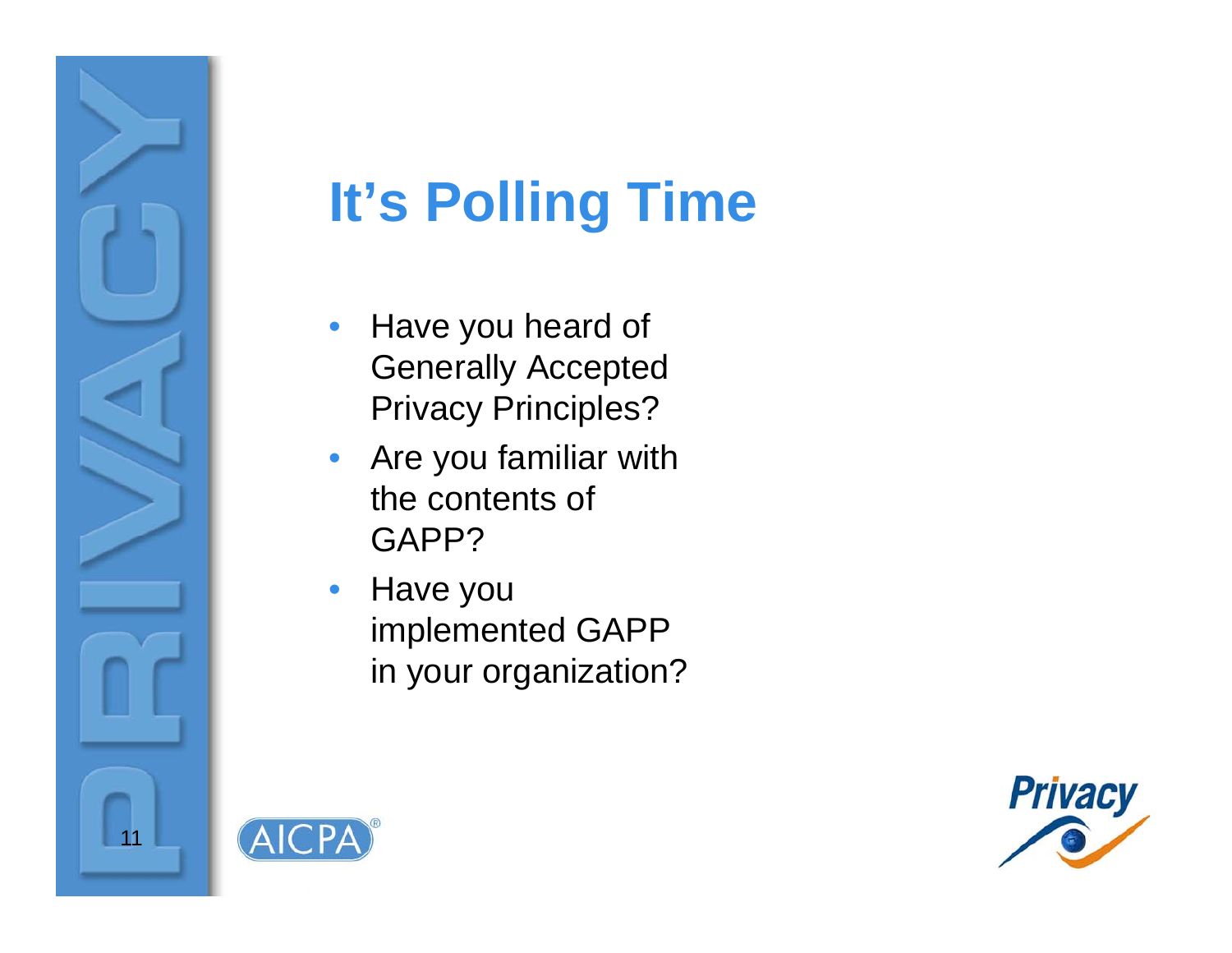# **WHAT IS GAPP?**

- • Generally Accepted Privacy Principles
	- $-$  Developed by the American Institute of Certified Public Accountants (AICPA) and the Canadian Institute of Chartered Accountants (CICA) to help guide organizations in implementing, sustaining and auditing privacy programs.



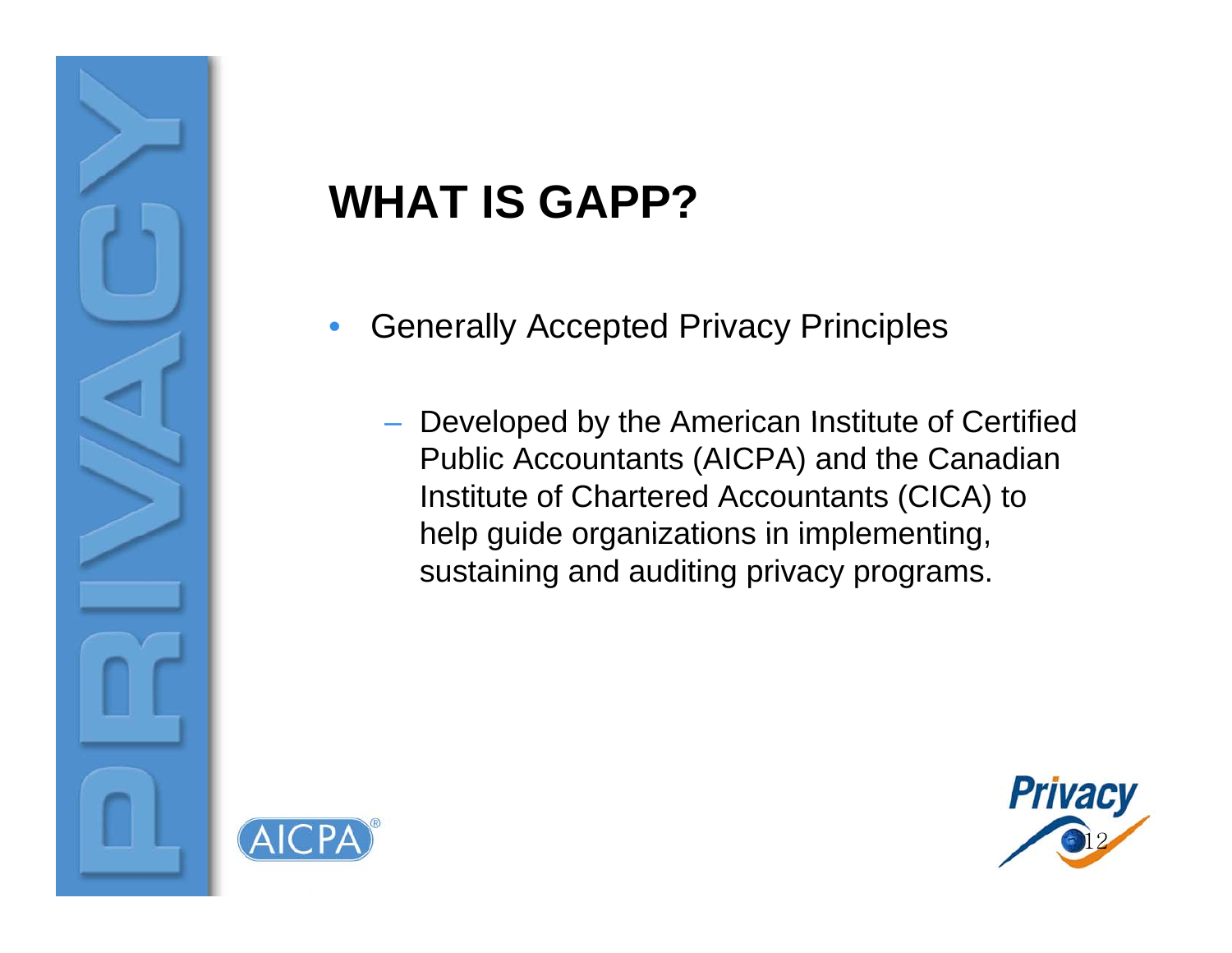# **What is GAPP?**

- • A set of 10 privacy principles and 66 related criteria for the handling of personal information throughout an organization.
- • Incorporates concepts from domestic and foreign laws, regulations, guidelines, and other bodies of knowledge on privacy.
- One of a series of Trust Services offered by CPAs which also include:
	- Securit
- y -- Availabilit y
	- Processing integrity -- Confidentiality
- 

**Privacy**



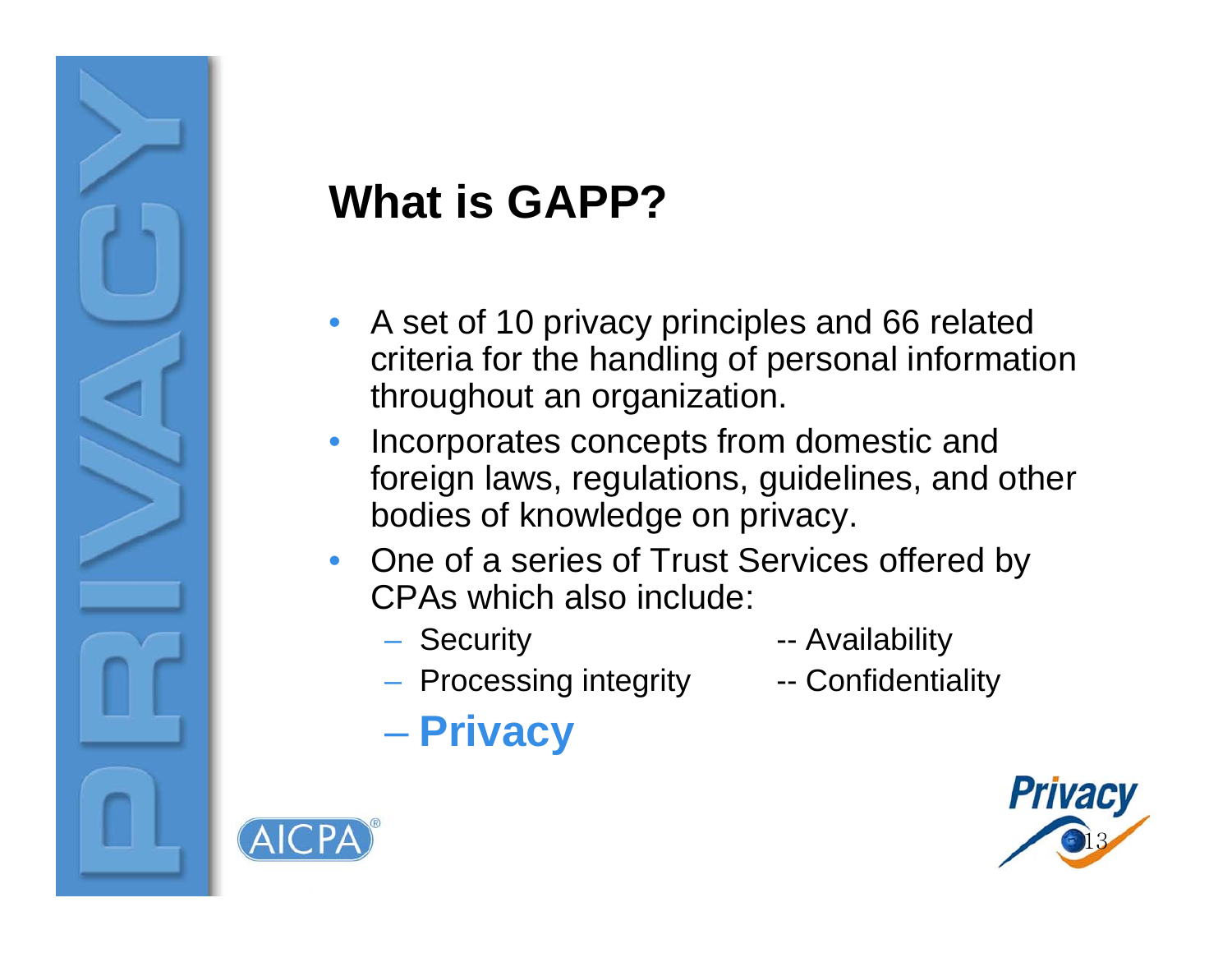

- 1. Management: The entity defines, documents, communicates, and assigns accountability for its privacy policies and procedures.
- 2.Notice: The entity provides notice about its privacy policies and procedures and identifies the purposes for which personal information is collected, used, retained, and disclosed.



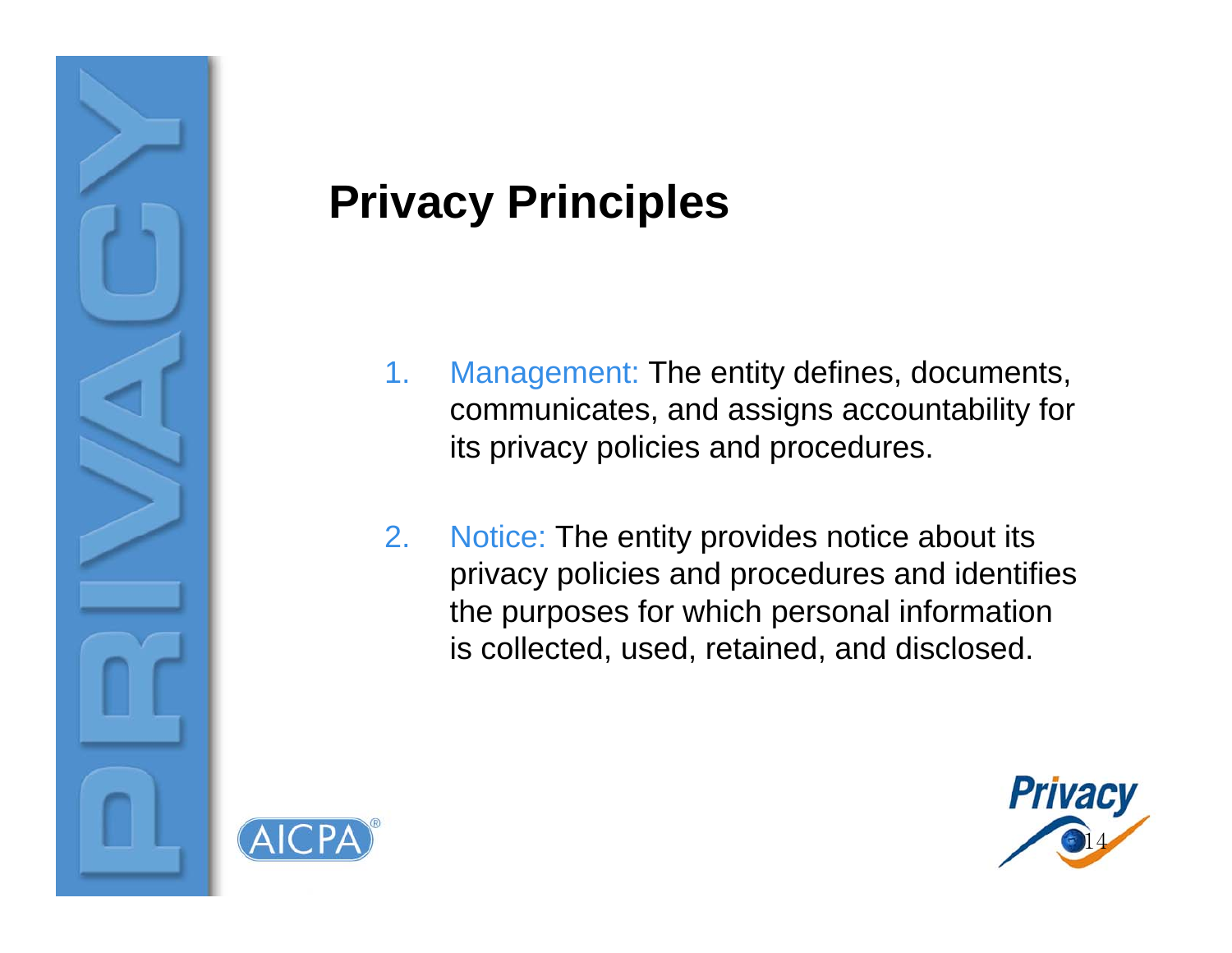

- 3. Choice and Consent: The entity describes the choices available to the individual and obtains implicit or explicit consent with respect to the collection, use, retention, and disclosure of personal information.
- 4. Collection: The entity collects personal information only for the purposes identified in the notice.

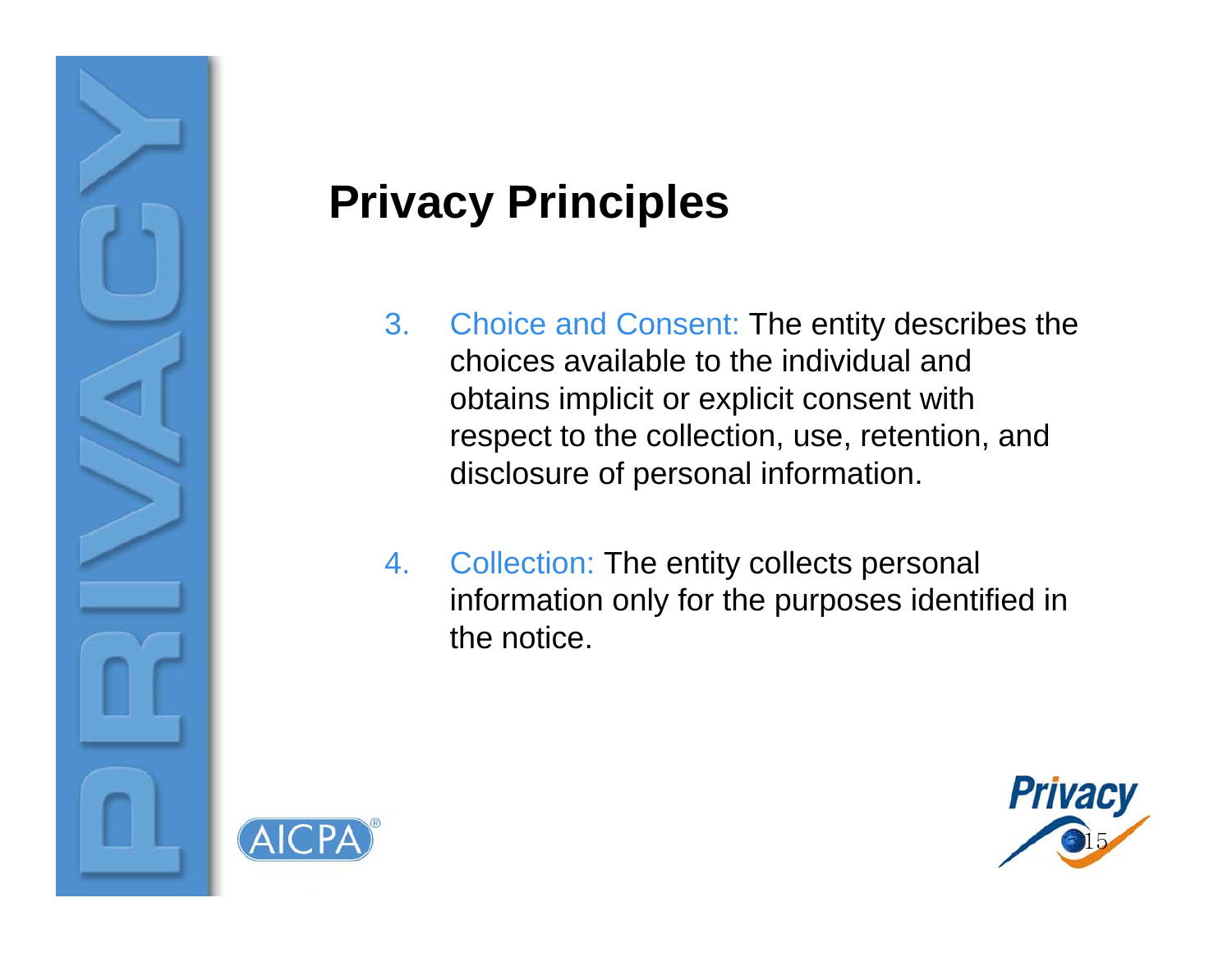

- 5. Use and Retention: The entity limits the use of personal information to the purposes identified in the notice and for which the individual has provided implicit or explicit consent. The entity retains personal information for only as long as necessary to fulfill the stated purposes **or as required by law or regulations**.
- 6. Access: The entity provides individuals with access to their personal information for review and update.



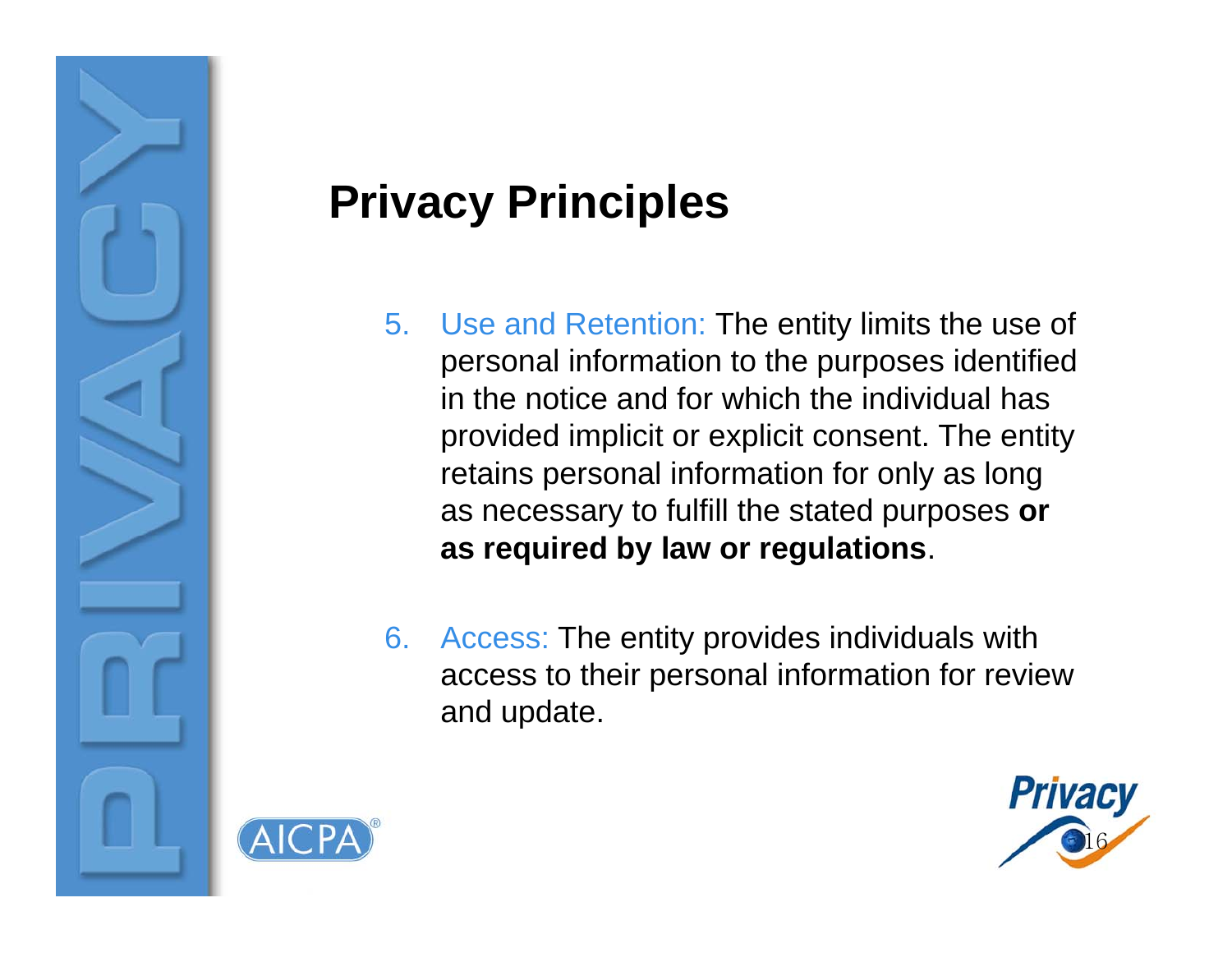

- 7. Disclosure: The entity discloses personal information to third parties only for the purposes identified in the notice and with the implicit or explicit consent of the individual.
- 8. Security for Privacy: The entity protects personal information against unauthorized access (both physical and logical).



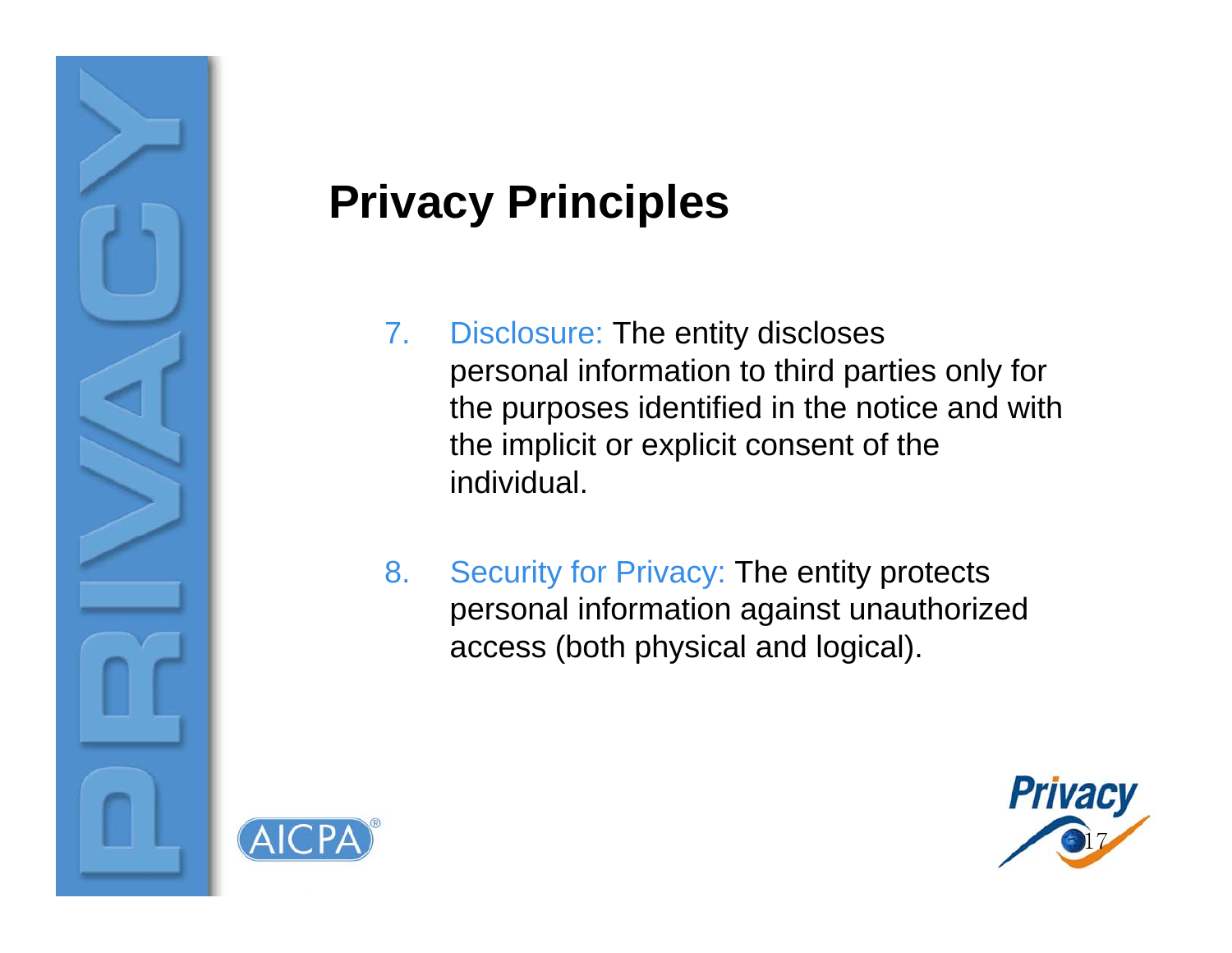

- 9. Quality: The entity maintains accurate, complete, and relevant personal information for the purposes identified in the notice.
- 10. Monitoring and Enforcement: The entity monitors compliance with its privacy policies and procedures and has procedures to address privacy-related complaints and disputes.



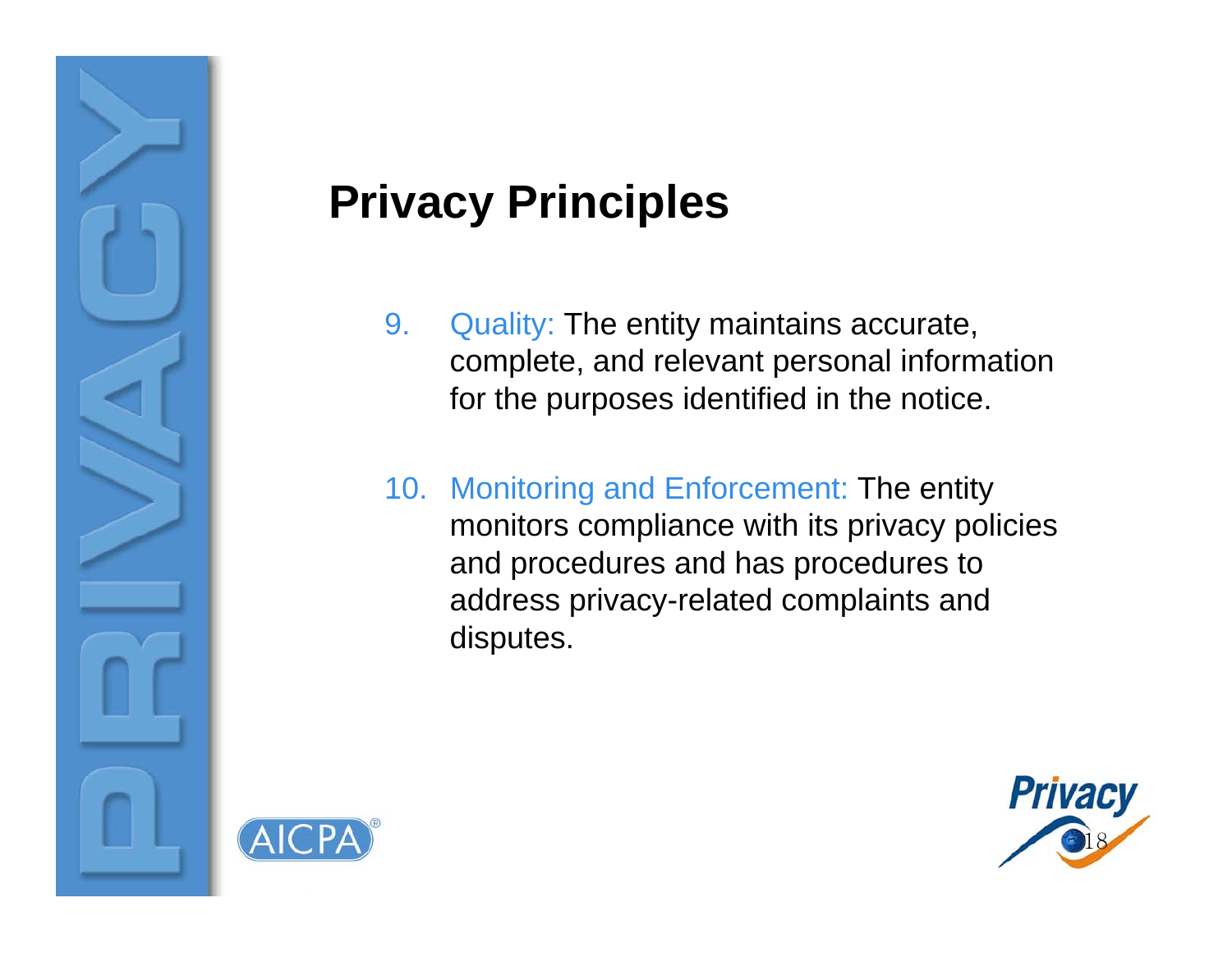

#### **Structure of the GAPP**

#### Management

| <b>Reference</b> | Criteria                                                                                                                                                                                                                                                                                                                                                                                                                                         | <b>Illustrations and Explanations of</b><br>Criteria                                                                                                                             | <b>Additional Considerations</b>                                                                       |  |  |  |
|------------------|--------------------------------------------------------------------------------------------------------------------------------------------------------------------------------------------------------------------------------------------------------------------------------------------------------------------------------------------------------------------------------------------------------------------------------------------------|----------------------------------------------------------------------------------------------------------------------------------------------------------------------------------|--------------------------------------------------------------------------------------------------------|--|--|--|
| 1.0              | The entity defines, documents, communicates, and assigns accountability for its privacy policies and                                                                                                                                                                                                                                                                                                                                             |                                                                                                                                                                                  |                                                                                                        |  |  |  |
|                  | procedures.                                                                                                                                                                                                                                                                                                                                                                                                                                      |                                                                                                                                                                                  |                                                                                                        |  |  |  |
| 1.1              | <b>Policies and Communications</b>                                                                                                                                                                                                                                                                                                                                                                                                               |                                                                                                                                                                                  |                                                                                                        |  |  |  |
| 1.1.0            | <b>Privacy Policies</b><br>The entity defines and documents its<br>privacy policies with respect to:<br>Notice $(See 2.1.0)$<br>٠<br>Choice and Consent (See 3.1.0)<br>٠<br>Collection $(See 4.1.0)$<br>٠<br>Use and Retention (See 5.1.0)<br>٠<br>Access $(See 6.1.0)$<br>٠<br>Onward Transfer and Disclosure<br>٠<br>(See 7.1.0)<br>Security (See $8.1.0$ )<br>٠<br>Quality (See 9.1.0)<br>٠<br>Monitoring and Enforcement (See<br>٠<br>10.1.0 | Privacy policies are documented (in<br>writing) and made readily available to<br>internal personnel and third parties who<br>need them.                                          |                                                                                                        |  |  |  |
| 1.1.1            | <b>Communication to Internal Personnel</b><br>Privacy policies and the consequences of<br>noncompliance with such policies are<br>communicated at least annually to the<br>entity's internal personnel responsible                                                                                                                                                                                                                               | The entity:<br>• Periodically communicates to internal<br>personnel (for example, on a network<br>or a Web site) relevant information<br>about the entity's privacy policies and | Privacy policies encompass security<br>policies relevant to the protection of<br>personal information. |  |  |  |



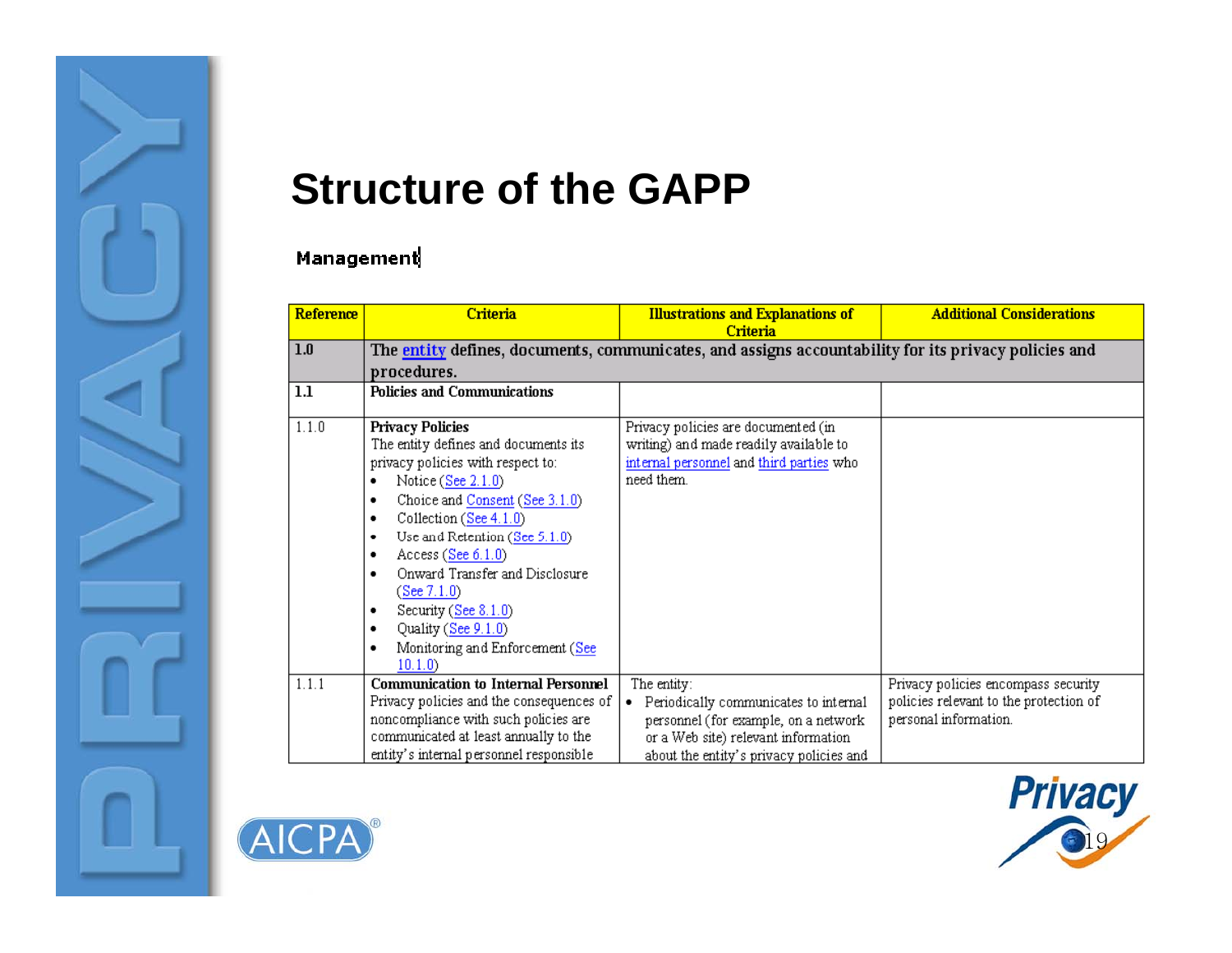#### **Comparison with International Concepts**

| <b>AICPA/CICA</b><br><b>GAPP</b>              | <b>US FTC</b><br><b>FIPs</b> | <b>Canada</b><br><b>PIPEDA</b>                   | <b>Australia</b>                                                 | <b>US Safe Harbor</b>          | <b>EU Data Protection Directive</b>                                                                                                                                                            | <b>OECD</b>                                               |
|-----------------------------------------------|------------------------------|--------------------------------------------------|------------------------------------------------------------------|--------------------------------|------------------------------------------------------------------------------------------------------------------------------------------------------------------------------------------------|-----------------------------------------------------------|
| <b>Management</b>                             |                              | Accounta-<br>bility                              |                                                                  |                                | Notification                                                                                                                                                                                   | Accountability                                            |
| <b>Notice</b>                                 | <b>Notice</b>                | Identifying<br>Purposes,<br>Openness             | Openness                                                         | <b>Notice</b>                  | Information to be Given to the Data Subject                                                                                                                                                    | Purpose<br>Specification,<br>Openness                     |
| <b>Choice &amp;</b><br><b>Consent</b>         | Choice                       | Consent                                          | Use and<br><b>Disclosure</b>                                     | Choice                         | Criteria for Making Data Processing Legitimate, Data<br>Subject's Right to Object                                                                                                              | Collection<br>Limitation                                  |
| <b>Collection</b>                             |                              | Limiting<br>Collection                           | Collection,<br>Sensitive<br>Information,<br>Anonymity            | Data Integrity                 | Principles Relating to Data Quality, Exemptions and<br><b>Restrictions</b>                                                                                                                     | Collection<br>Limitation<br>(including<br>consent)        |
| <b>Use and</b><br><b>Retention</b>            |                              | Limiting Use,<br>Disclosure.<br>and<br>Retention | Identifiers, Use<br>and Disclosure                               | (implied but not<br>specified) | Making Data Processing Legitimate, Special<br>Categories of Processing, Principles Relating to<br>Data Quality, Exemptions and Restrictions, The Data<br>Subject's Right to Object             | Use Limitation<br>(including<br>disclosure<br>limitation) |
| <b>Access</b>                                 |                              | Individual<br>Access                             | Access and<br>Correction                                         | Access                         | The Data Subject's Right of Access to Data                                                                                                                                                     | Individual<br>Participation                               |
| <b>Disclosure</b>                             |                              | Limiting Use,<br>Disclosure,<br>and<br>Retention | Use and<br>Disclosure, Trans-<br>border Data Flows               | <b>Onward Transfer</b>         | Transfer of Personal Data to Third Countries                                                                                                                                                   | <b>Use Limitation</b>                                     |
| <b>Security for</b><br><b>Privacy</b>         | Security                     | Safeguards                                       | Data Security                                                    | Security                       | Confidentiality and Security of Processing                                                                                                                                                     | Security<br>Safeguards                                    |
| <b>Integrity</b>                              | Integrity                    | Accuracy                                         | Data Quality                                                     | Data Integrity                 | Principles Relating to Data Quality                                                                                                                                                            | Data Quality                                              |
| <b>Monitoring &amp;</b><br><b>Enforcement</b> | Enforce-<br>ment             | Challenging<br>Compliance                        | (Enforcement by<br>the Office of the<br>Privacy<br>Commissioner) | Enforcement                    | Judicial Remedies, Liability and Sanctions, Codes of<br>Conduct, Supervisory Authority and Working Party<br>on the Protection of Individuals with Regard to the<br>Processing of Personal Data | Individual<br>Participation                               |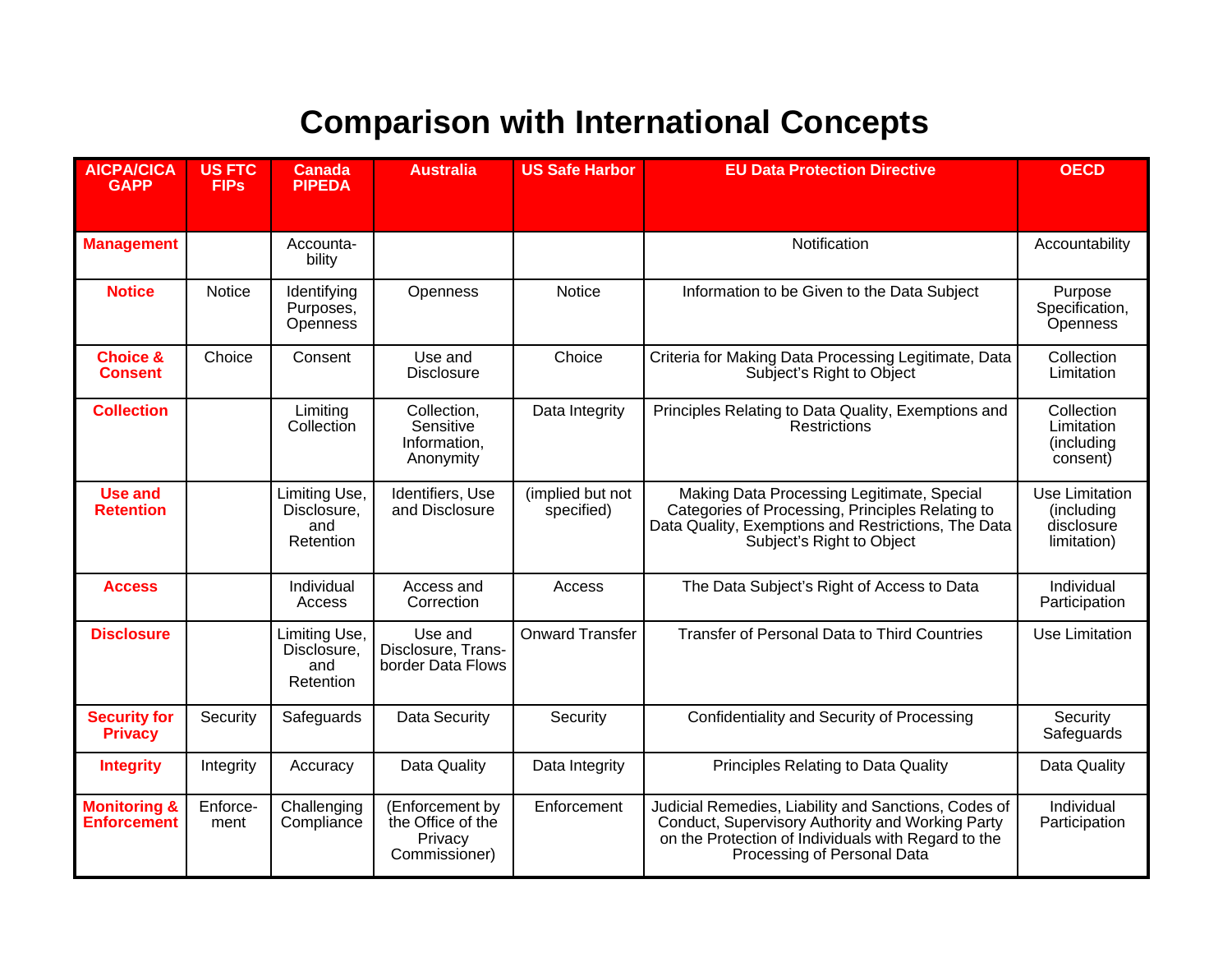### **The USA EU and Argentina on USA, Privacy –**

- • "In the United States, everything is allowed, unless prohibited."
- •"In the European Union, everything is prohibited, unless allowed."
- $\bullet$  "In Argentina, everything is allowed, especially those things which are prohibited."

Carlos Tomassino, Director, School of IT at the National Tech University, Buenos Aires and President of the Argentine Chamber of Electronic Commerce.



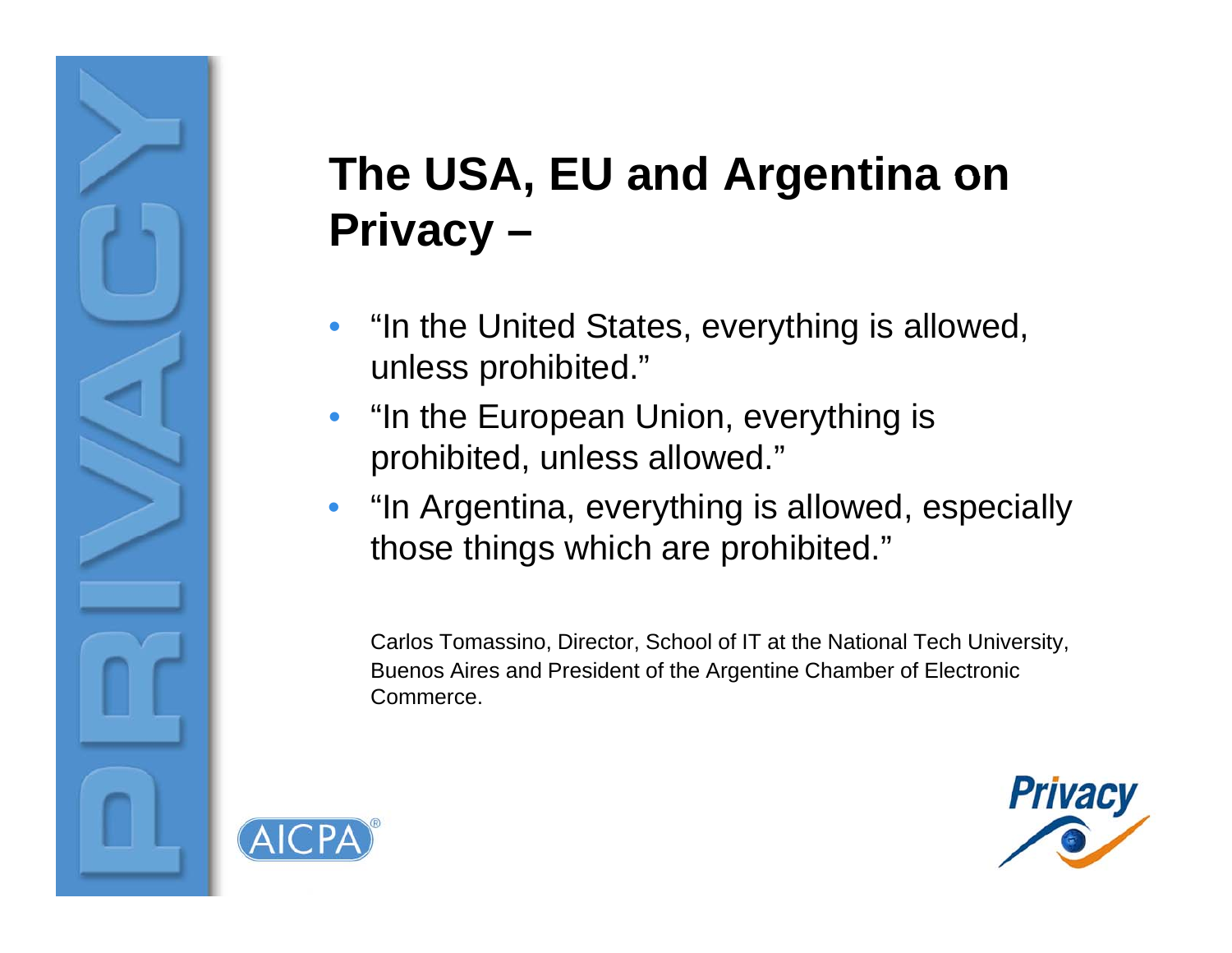

# **Using the GAPP**

- •**Business** 
	- –– Privacy policies and procedures
	- Self-assess against <sup>a</sup> standard
- Academia
	- Training material
- Audit Firms
	- –Consulting
	- –– Privacy attest
- Internal **Auditors** 
	- Governance, Risk, & **Compliance**



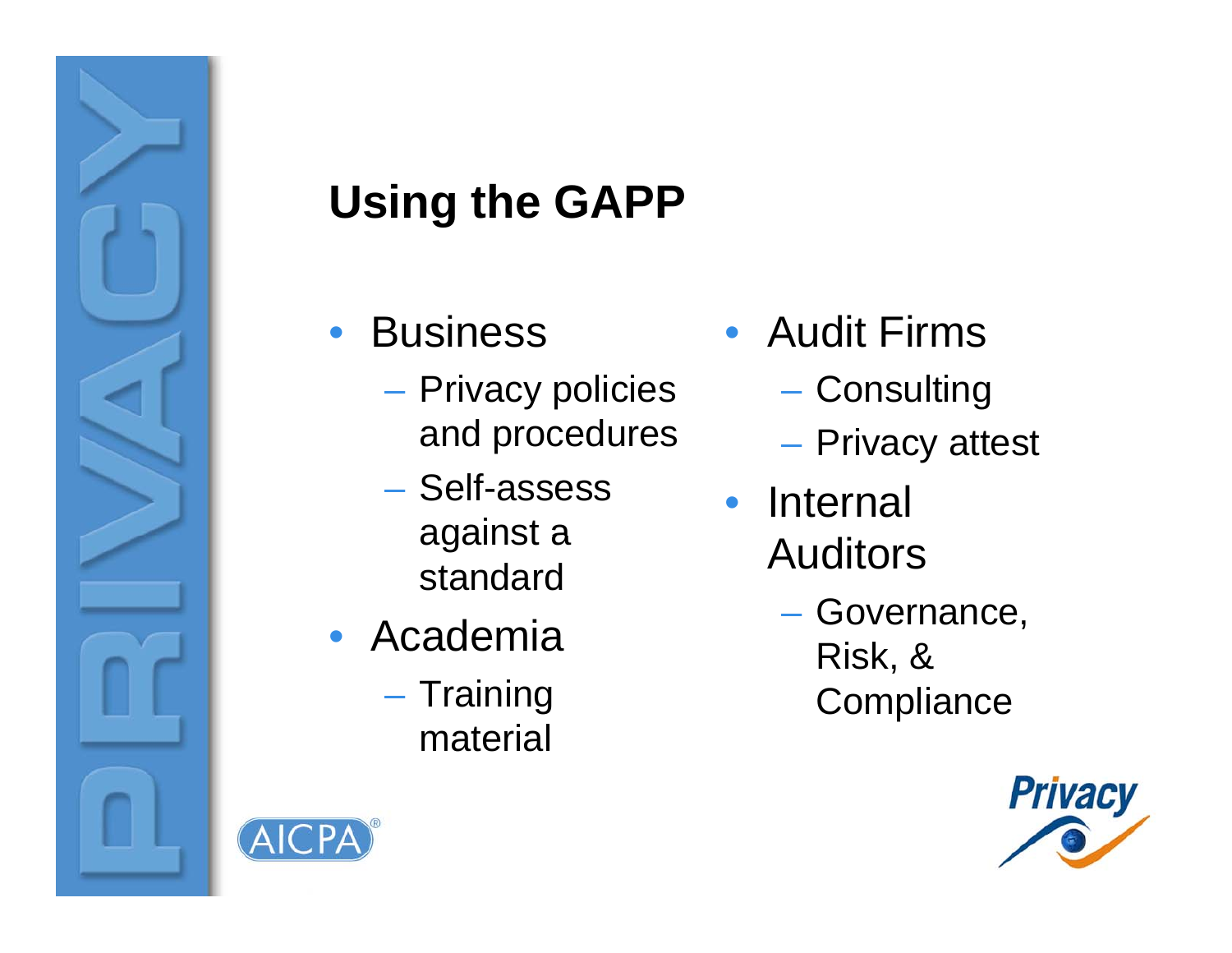

#### **Sun Microsystems 2007 Corporate Social Responsibility Report**

• Our global customer privacy policy governs the capture, storage, and use of personally identifiable information (PII) from Sun technology users and visitors to sun.com. It sets out our fair processing principles and meets international privacy and data protection standards, including European Union (EU) data directives, Generally Accepted Privacy Principles (GAPP), and Organization for Economic Cooperation and Development (OECD) fair information processing principles.



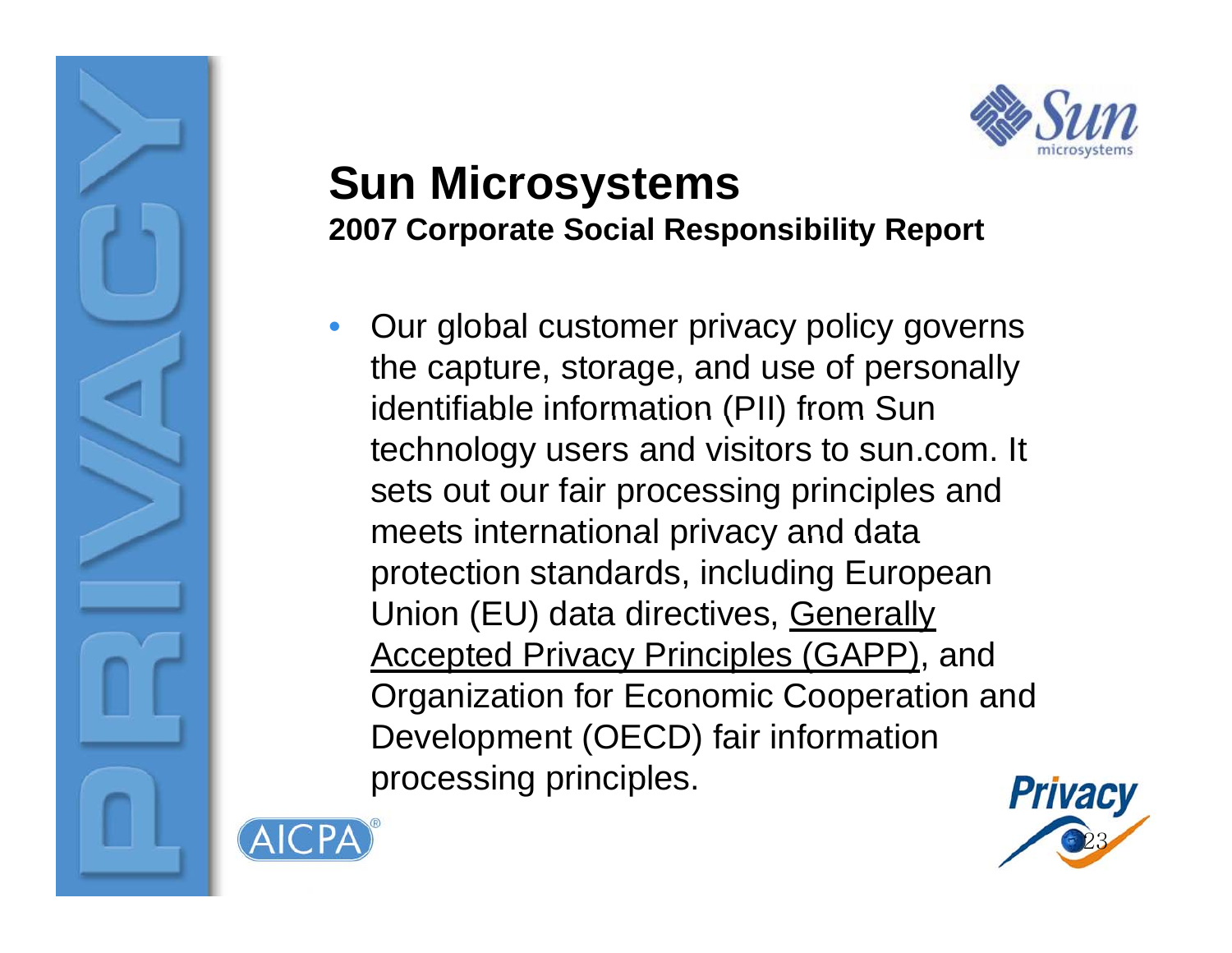### **Microsoft Vendor Privacy Toolkit**

- • "The Microsoft Vendor Data Protection Requirements (DPR) are applicable to all Microsoft vendors that collect, use, distribute, access, or store Microsoft Personal Information."
- "The DPR is based on a framework designed by the American Institute of Certified Public Accountants (AICPA) and the Canadian Institute of Chartered Accountants (CICA) to measure privacy practices. The Generally Accepted Privacy Principles (GAPP) …"



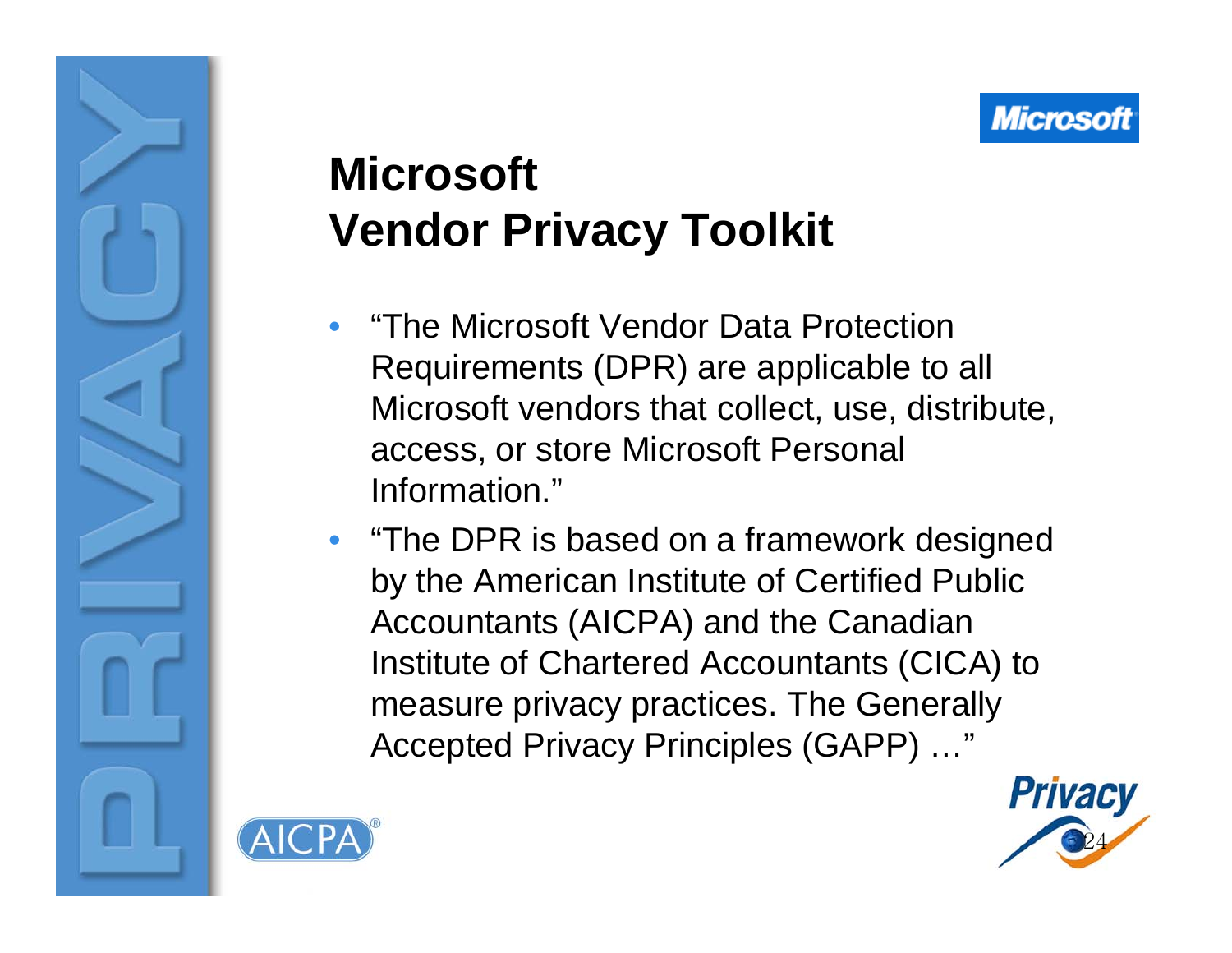

#### *Section 7216 Regulations* Department of the Treasury **Internal Revenue Service** *Preparer Disclosure/Use Rules*

- • General rule requires that a taxpayer's SSN not be shared outside the United States even with client consent.
- • A proposed exception allows sharing via an "adequate data protection safeguard."
- •• An "adequate data protection safeguard" is a data security program, policy and practice that meets or conforms to one of the following privacy or data security frameworks:
- • … "(4) The requirements of the AICPA/CICA Privacy Framework;"



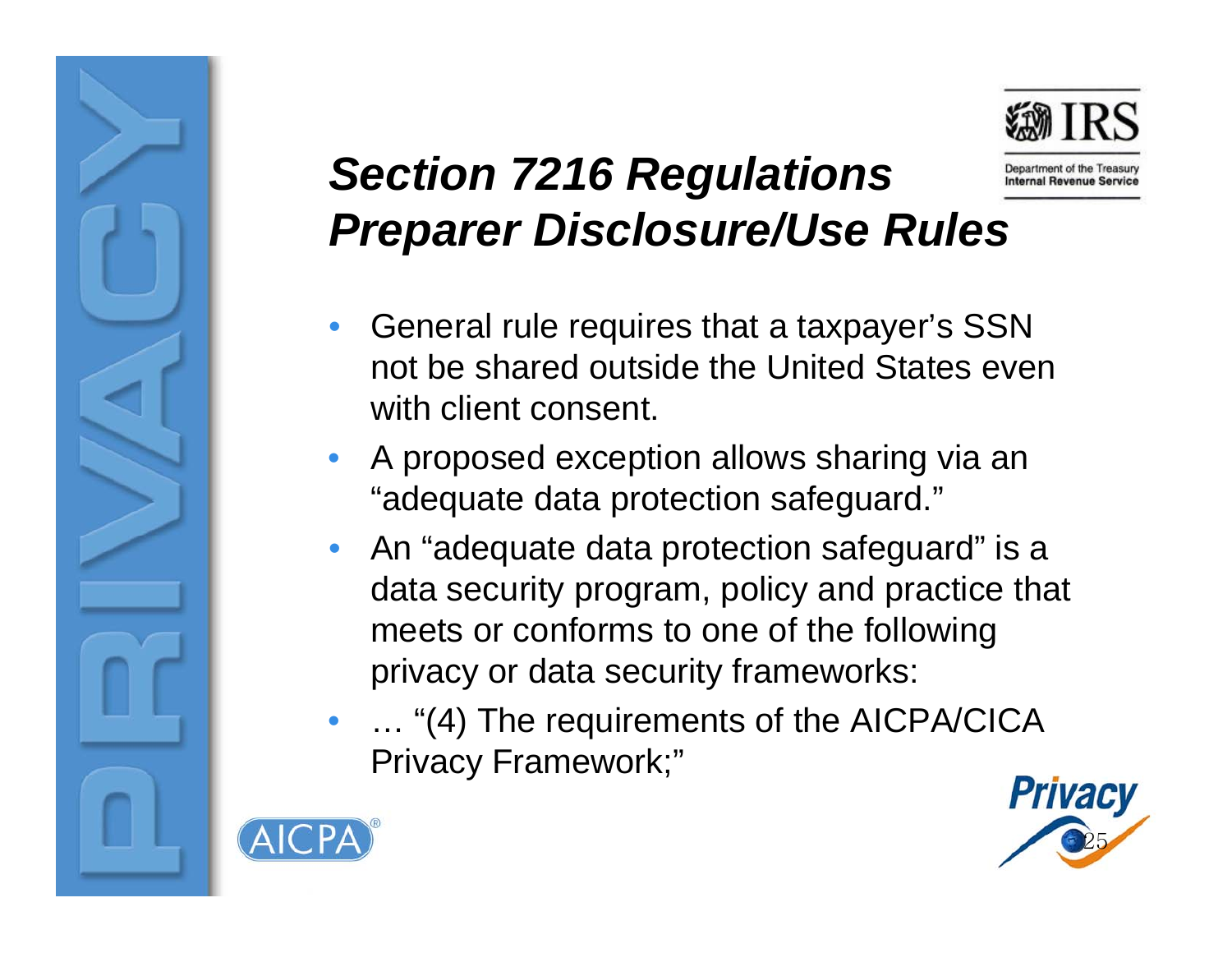





In January 2009, Grant Thorton LLP completed Clear's most recent independent privacy audit of Clear's national registered traveler program. During its extensive review, Grant Thorton LLP examined the following components of our program:

- Clear's privacy policy, controls and procedures
- Clear's compliance with its stated privacy policy
- Clear employees' privacy policy training and compliance
- Clear's system design
- Clear's data retention, integrity and security policies and procedures

In its findings, Grant Thorton LLP certified that we comply with the promises made in our privacy policy and that Clear succeeds in protecting members' personal information.

Clear's next annual independent audit will be completed in February 2010.



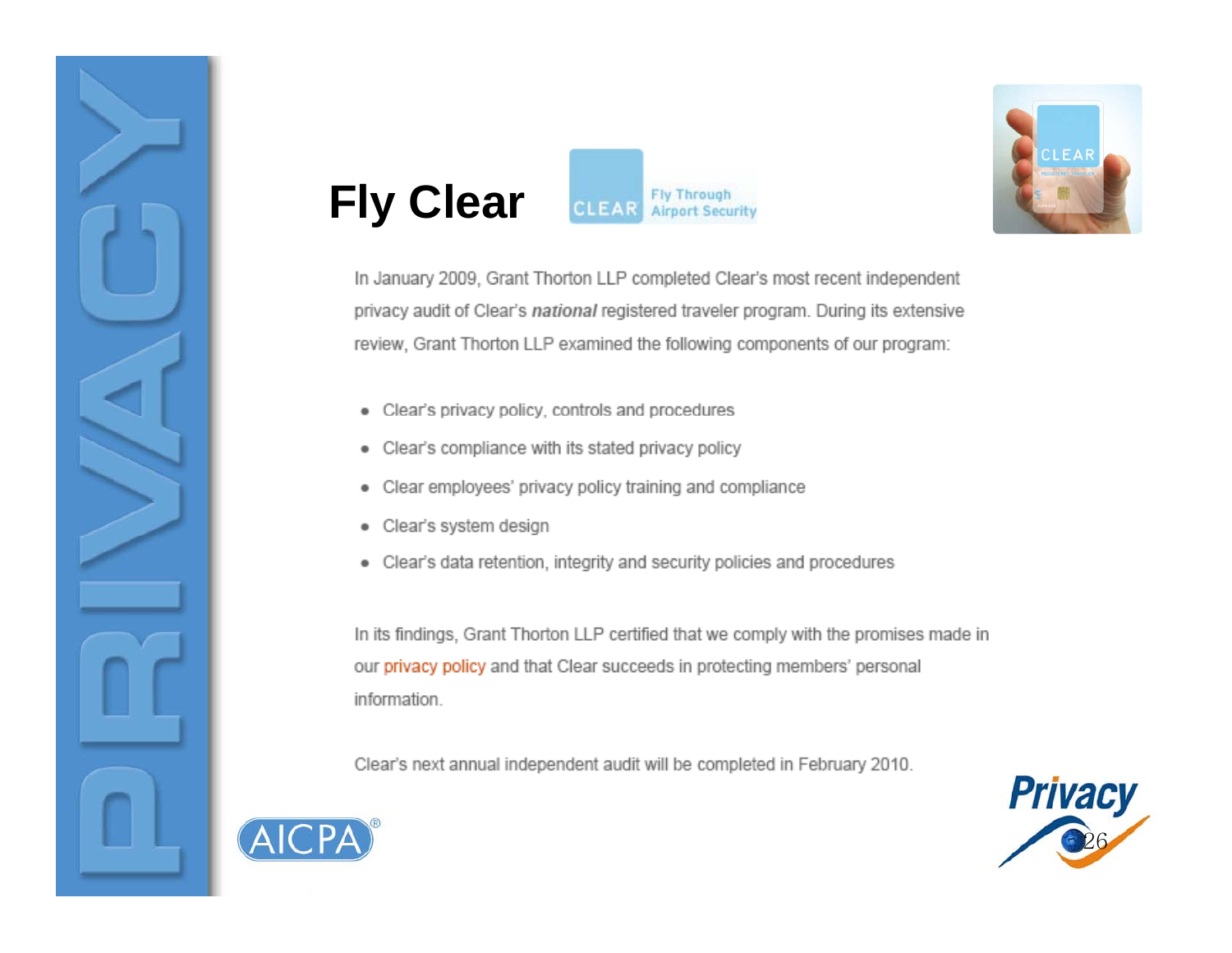#### **Key Concepts Applicable to Privacy Privacy Assurance Engagements**

- • The report ordinarily covers all 10 principles and their criteria
- •Should be performed at the highest level of assurance – "examination"
- • Scope can vary to meet needs - all or some personal information, all or some business operations
- • The engagement covers both effectiveness of controls and com pliance with the commitments noted in the notice
- • The report will usually cover a period of time (first time can be a point-in-time report).



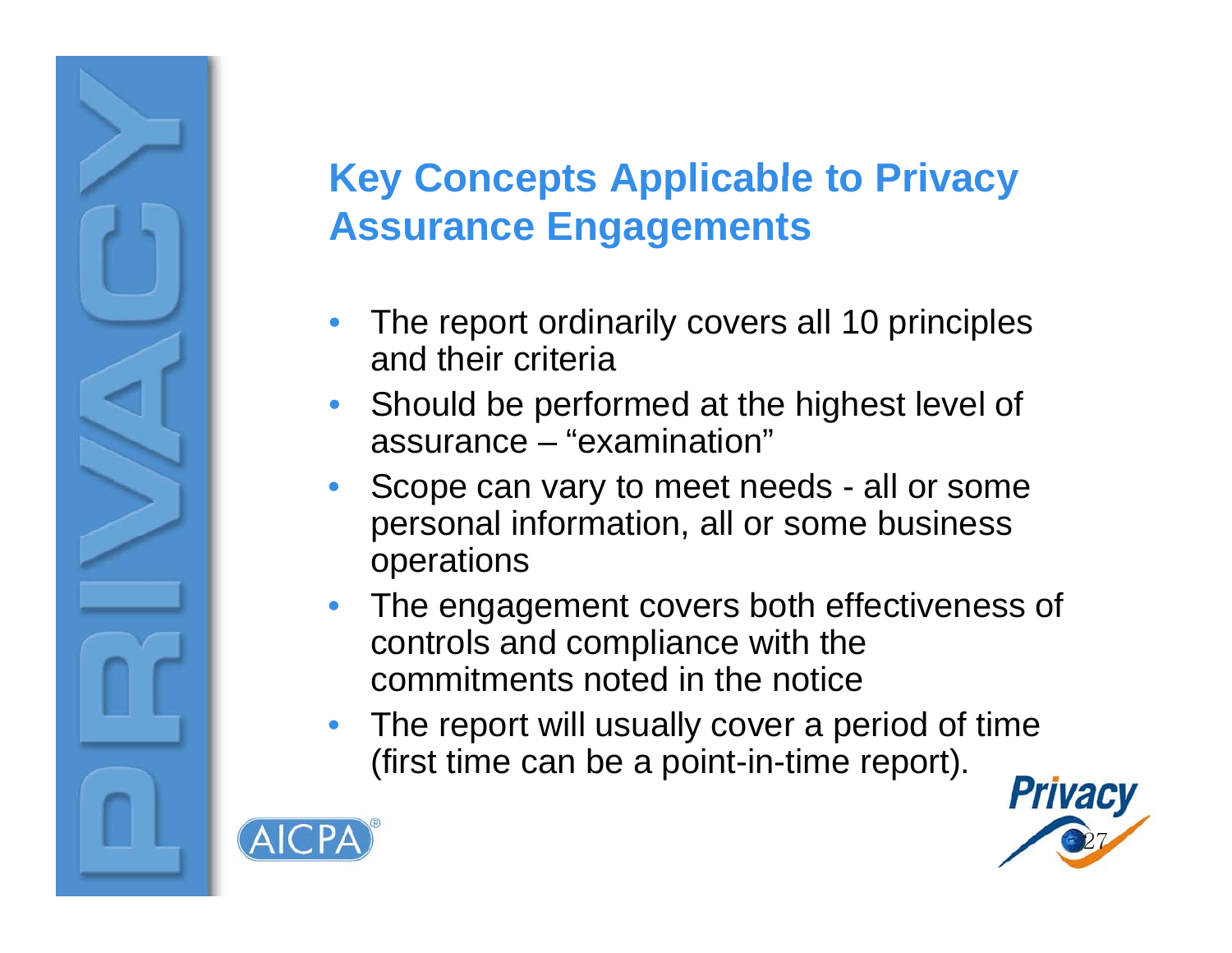#### **Amazon.com's Purchase CirclesMarch 24, 2001**













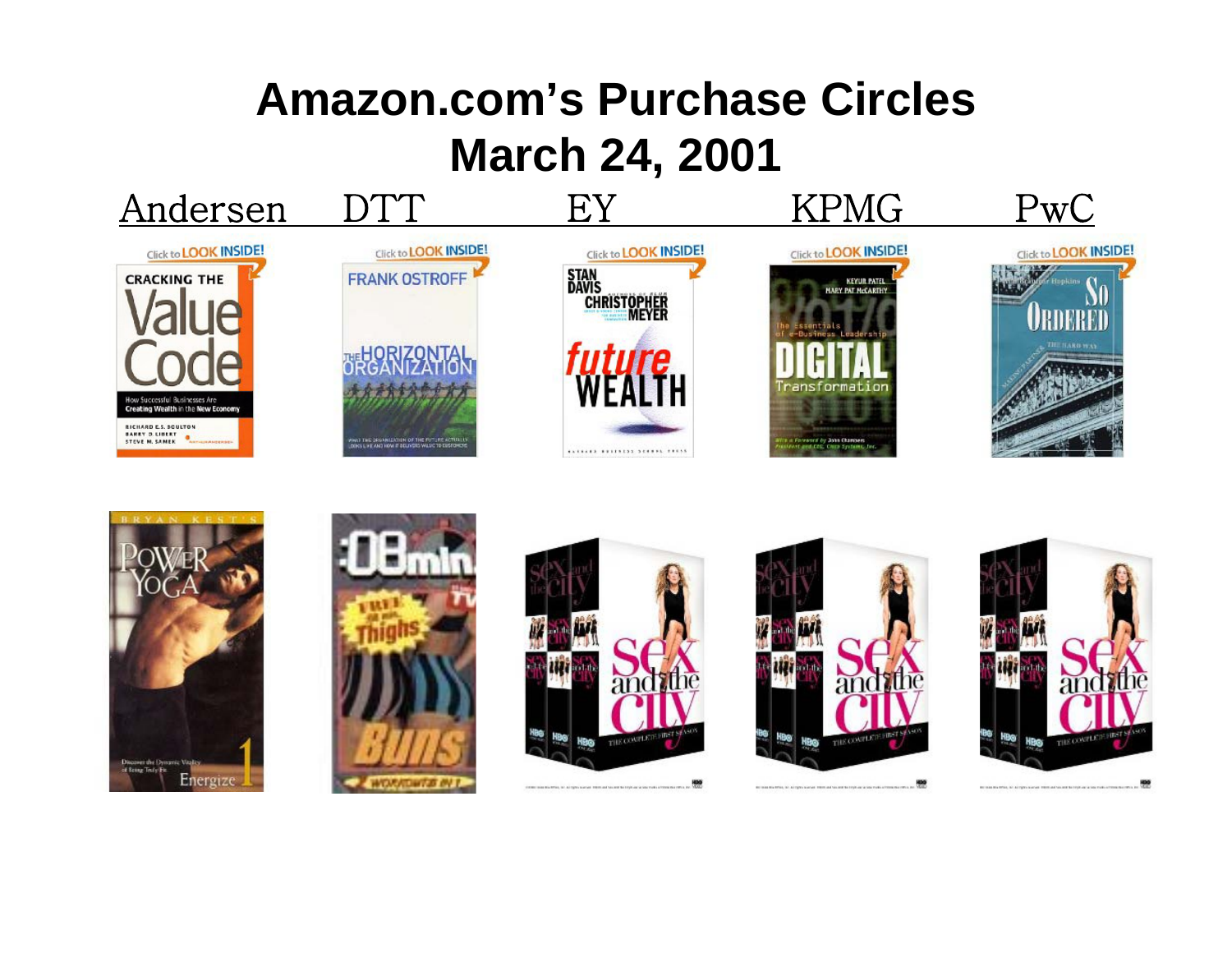#### **The Privacy Audit / Risk Assessment - Summarized**

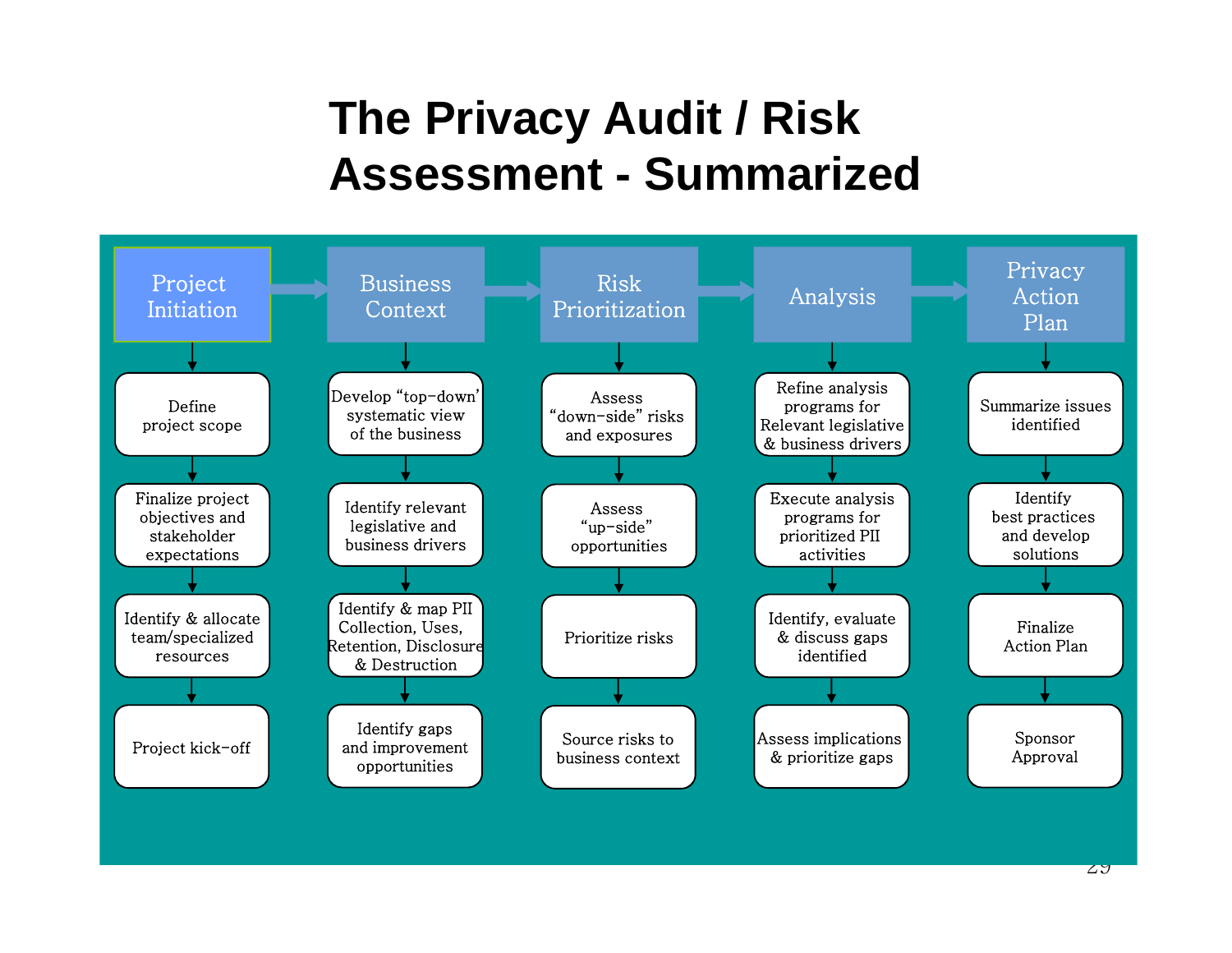

#### **Privacy Review and Security Test**

Privacy Review and Security Test

[Client]



[StartMonthYear] to [EndMonthYear]



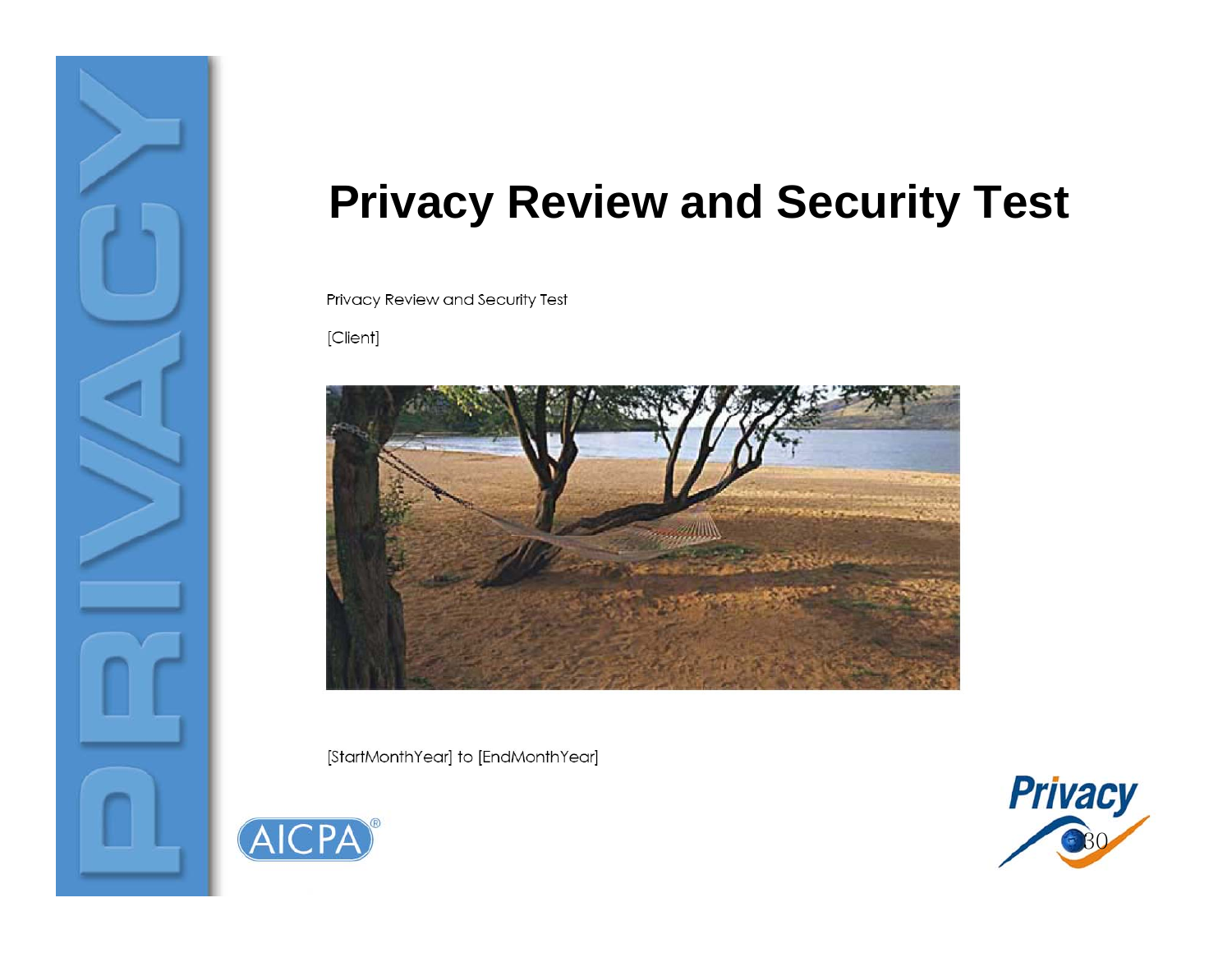#### **Privacy Review and Security Test Project Definition and Objectives**

#### **Project Definition and Objectives**

The project was defined in two parts: 1) Privacy Review, and 2) Security Test.

- 1) Privacy Review Reviewed the business processes involved in the collection, use, and disclosure of personal information and determined their general conformance to the privacy requirements.
- Security Test Evaluated technical safeguards protecting personal information collected 2) through or accessible through Web sites. Identified vulnerabilities whereby unauthorized individuals could gain access to personal information through the Internet.

This project assisted [Client] in performing a risk assessment by evaluating the privacy and security posture of its business processes for handling personal information.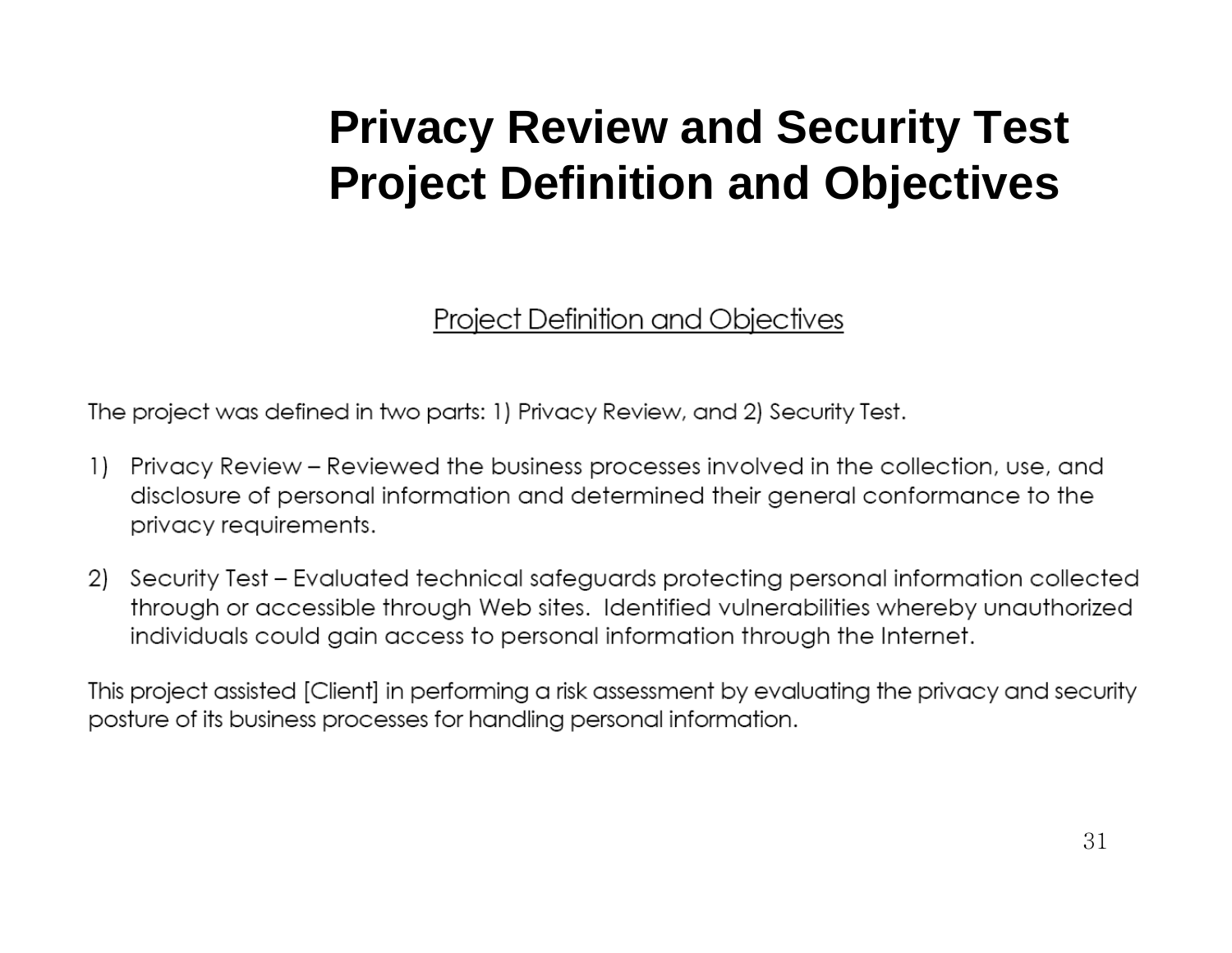#### **Privacy Review and Security Test Project Scope and Limitations**

The scope of the project was limited in several regards:

- KLSC did not review and evaluate security policies, security administration procedures,  $\left| \right|$ security monitoring, and the technical configuration of components of the IT architecture (aside from what [Client] personnel advised us existed and what is visible from the Internet).
- KLSC did not visit any of the [NN] locations or interview any location personnel. Each 2) location has marketing and sales associates on staff. The locations collect, use and disclose personal information of individuals.
- 3) KLSC did not review and evaluate compliance with privacy requirements from the standpoints of handling the personal information of employees or job applicants (human resources).

As per the services agreement:

- $\left( \begin{array}{c} 1 \end{array} \right)$ [Client] acknowledges that KLSC is not a law firm and does not provide legal advice.
- 2) [Client] is responsible for determining whether KLSC's observations in the Deliverables are or are not violations of privacy laws and regulations.
- 3) [Client] is responsible for compliance with privacy regulations. KLSC's work is intended<br>32 solely for the use of [Client] in its efforts to comply in good faith with its privacy policies.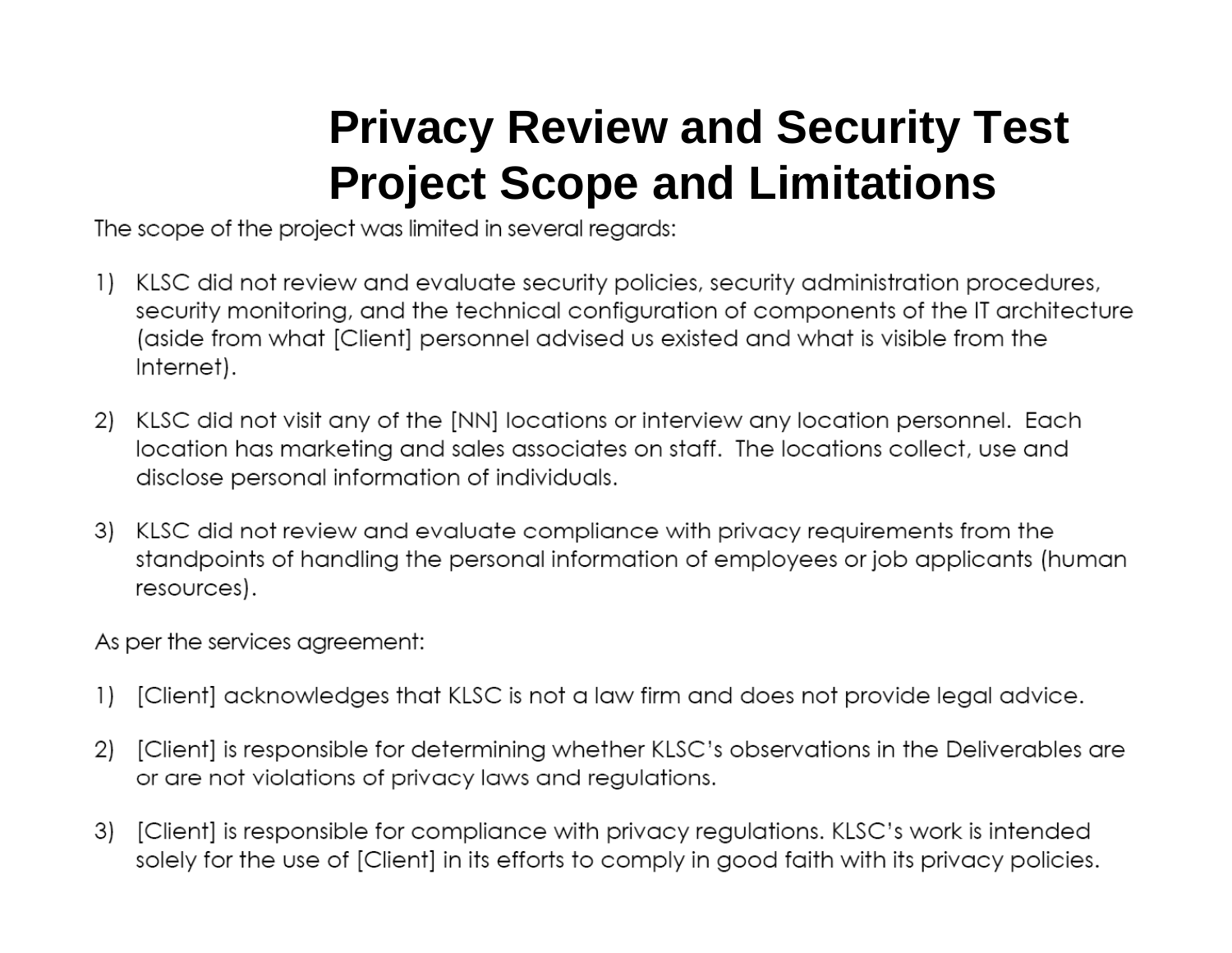#### **Privacy Review and Security Test Example – Detailed Observation**

[Client] Appendix I -- Detailed Observations and Recommendations

Privacy Review and Security Test [StartMonthYear] to [EndMonthYear]

| <b>Summary &amp; Source</b>                                                                                                                 | Observation                                                                                                                                                                                                                                                                                                                                                                                                                                                                                                        | <b>Business Risk and Impact</b>                                                                             | Recommendation                                                                                                                                                                                                                                                                                                                         |
|---------------------------------------------------------------------------------------------------------------------------------------------|--------------------------------------------------------------------------------------------------------------------------------------------------------------------------------------------------------------------------------------------------------------------------------------------------------------------------------------------------------------------------------------------------------------------------------------------------------------------------------------------------------------------|-------------------------------------------------------------------------------------------------------------|----------------------------------------------------------------------------------------------------------------------------------------------------------------------------------------------------------------------------------------------------------------------------------------------------------------------------------------|
| 3. Notice is not provided in<br>telemarketing solicitations<br>prior to the collection of<br>personal information                           | Associates in telephone sales use<br>scripts to communicate with leads<br>and prospects by telephone.                                                                                                                                                                                                                                                                                                                                                                                                              | [Client] may fail to provide notice<br>and offer choice prior to the<br>collection of personal information. | At the point in a telephone sales<br>call at which the user expresses<br>interest and is prepared to provide<br>personal information, notice                                                                                                                                                                                           |
| Review of US/EU Safe<br>$\blacksquare$<br>Harbor, FAQ 12<br>Review of US/EU Safe<br>$\blacksquare$<br>Harbor, Workbook, Notice<br>Principle | Per [Name], the most frequent<br>question asked by leads and<br>prospects on an outbound<br>telemarketing call is "How did you<br>get my name?"<br>Telemarketing scripts make no<br>mention of privacy or [Client]'s<br>privacy policy.                                                                                                                                                                                                                                                                            |                                                                                                             | should be provided.<br>Modify telemarketing scripts to<br>notify the individual that a privacy<br>policy exists and direct the<br>individual as to how they may<br>obtain a written copy of the<br>appropriate privacy notice should                                                                                                   |
| Interview with [Name]<br>٠                                                                                                                  | There are no FAQs for<br>telemarketing where the FAQ<br>answers are pre-scripted.<br>The wording of US/EU Safe Harbor,<br>FAQ 12, suggests that [Client]<br>should promptly give individuals<br>an opportunity to decline further<br>direct marketing communication.<br>The US/EU Safe Harbor, Workbook,<br>Notice Principle, states that "<br>notice must be provided  when<br>individuals are first asked to<br>provide personal information to<br>the organization or as soon<br>thereafter as is practicable." |                                                                                                             | they desire one.<br>Provide outbound telemarketing<br>associates with pre-scripted<br>answers to frequently asked<br>questions. Include scripts for<br>questions about privacy as well as<br>DNx requests.<br>At the appropriate point in the<br>script, communicate the<br>individual's right to decline further<br>direct marketing. |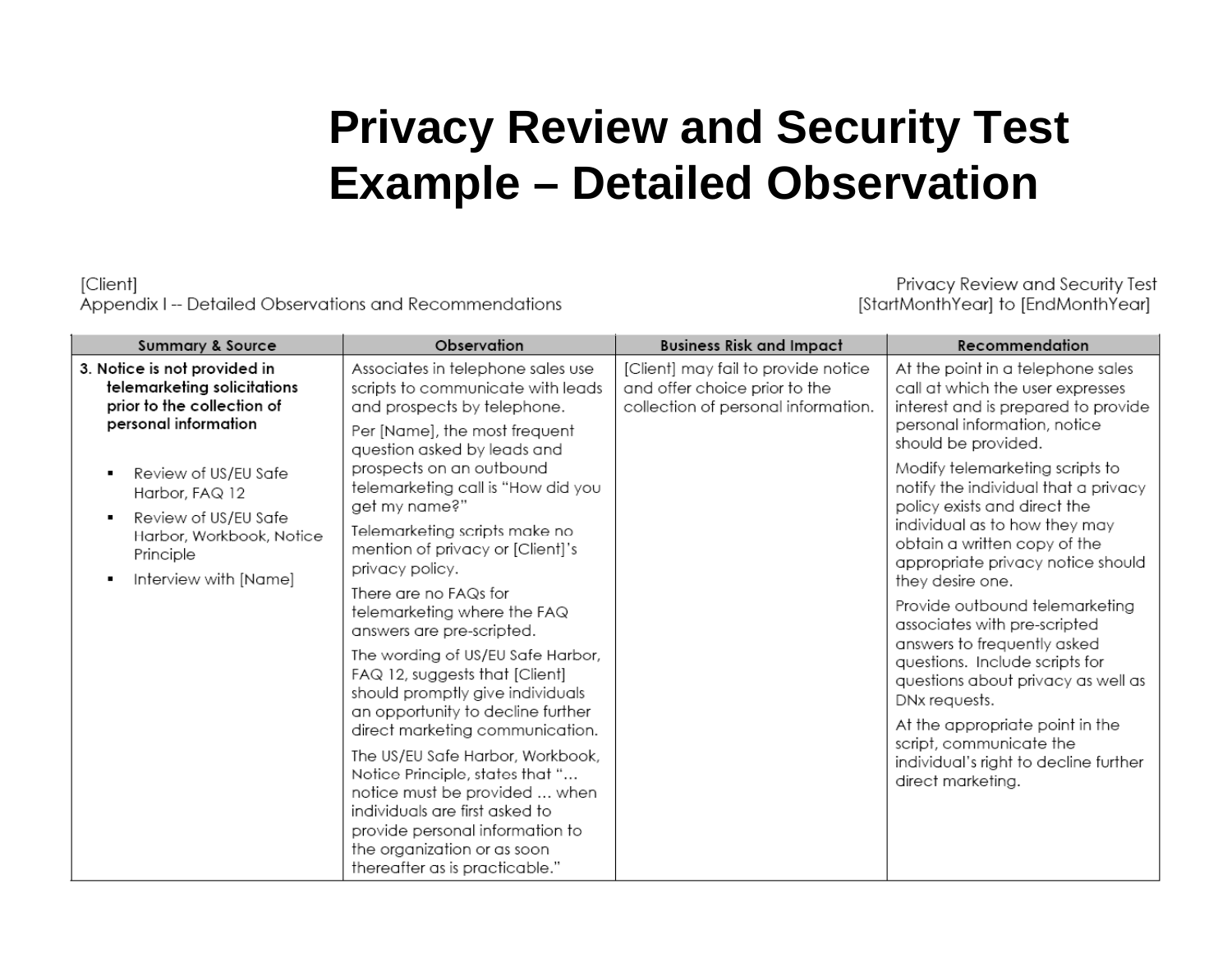#### **Privacy Review and Security Test Low Hanging Fruit Analysis**

| <b>Evaluation</b><br>Criteria | Total<br><b>Issues</b> | $#1$ Issues<br>Urgent | $#2$ Issues<br>Important | #3 Issues-Needs<br>to be Done $(#3)$ |
|-------------------------------|------------------------|-----------------------|--------------------------|--------------------------------------|
| Importance                    |                        |                       |                          |                                      |
| Count                         | 87                     | 46                    | 40                       |                                      |
| Percentage<br>٠               | 100%                   | 53%                   | 46%                      | 1%                                   |
| <b>Work Effort</b>            |                        |                       |                          |                                      |
| Easy<br>٠                     | 58                     | 29                    | 28                       |                                      |
| Medium<br>$\blacksquare$      | 16                     | 10                    | 6                        | 0                                    |
| Hard<br>٠                     | 13                     | 7                     | 6                        | 0                                    |
| <b>Cost Impact</b>            |                        |                       |                          |                                      |
| Low                           | 66                     | 33                    | 32                       |                                      |
| Medium                        | 12                     | 6                     | 6                        | 0                                    |
| High                          | 9                      | 7                     | 2                        | 0                                    |
| <b>Elapsed Time</b>           |                        |                       |                          |                                      |
| Short<br>$\blacksquare$       | 55                     | 29                    | 25                       |                                      |
| Medium<br>$\blacksquare$      | 22                     | 10                    | 12                       | O                                    |
| Long<br>$\blacksquare$        | 10                     | 7                     | 3                        | 0                                    |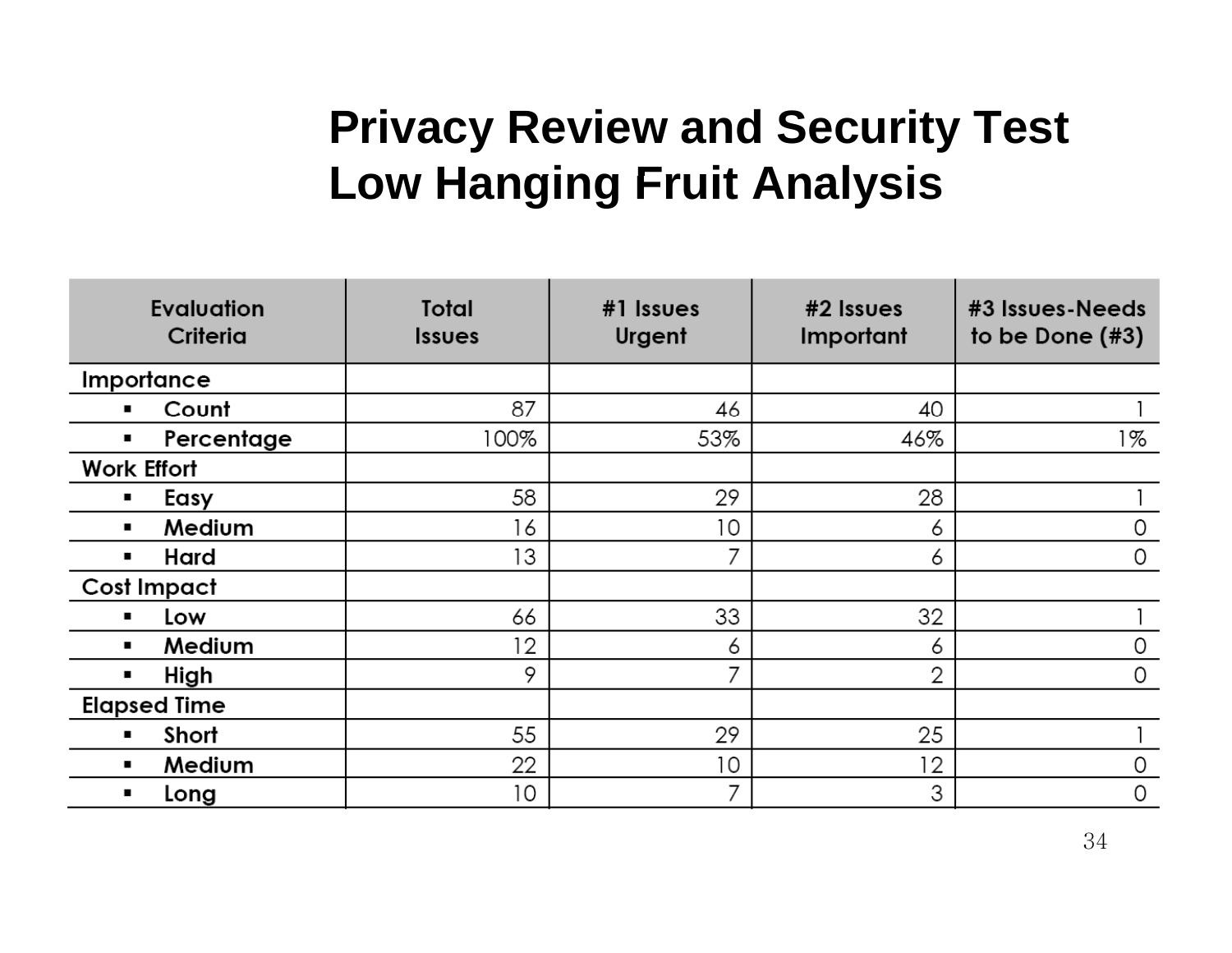#### **Privacy Review and Security Test Prioritized Plan of Action**

The recommendations from the detailed observations and recommendations have been organized into a high level, prioritized plan of action. The major captions in the action plan are listed below.

- Execute, Locate or Amend Legal Contracts with Nonaffiliated Third Parties  $\blacksquare$
- Remedy Known Internet Security Weaknesses  $\blacksquare$
- Reduce the Risk of Identity Theft  $\blacksquare$
- Review and Improve Internal Controls in Application Systems  $\blacksquare$
- Review and Improve Internal Network and Server Security  $\blacksquare$
- Amend Privacy Statement/Notice Disclosures as Required or Recommended  $\blacksquare$
- Execute a Contract with [Country] re: Cross-Border Transfers  $\blacksquare$
- Enhance the Privacy Program and Ensure Compliance with Information Policies  $\blacksquare$
- Address Other Miscellaneous Recommendations  $\blacksquare$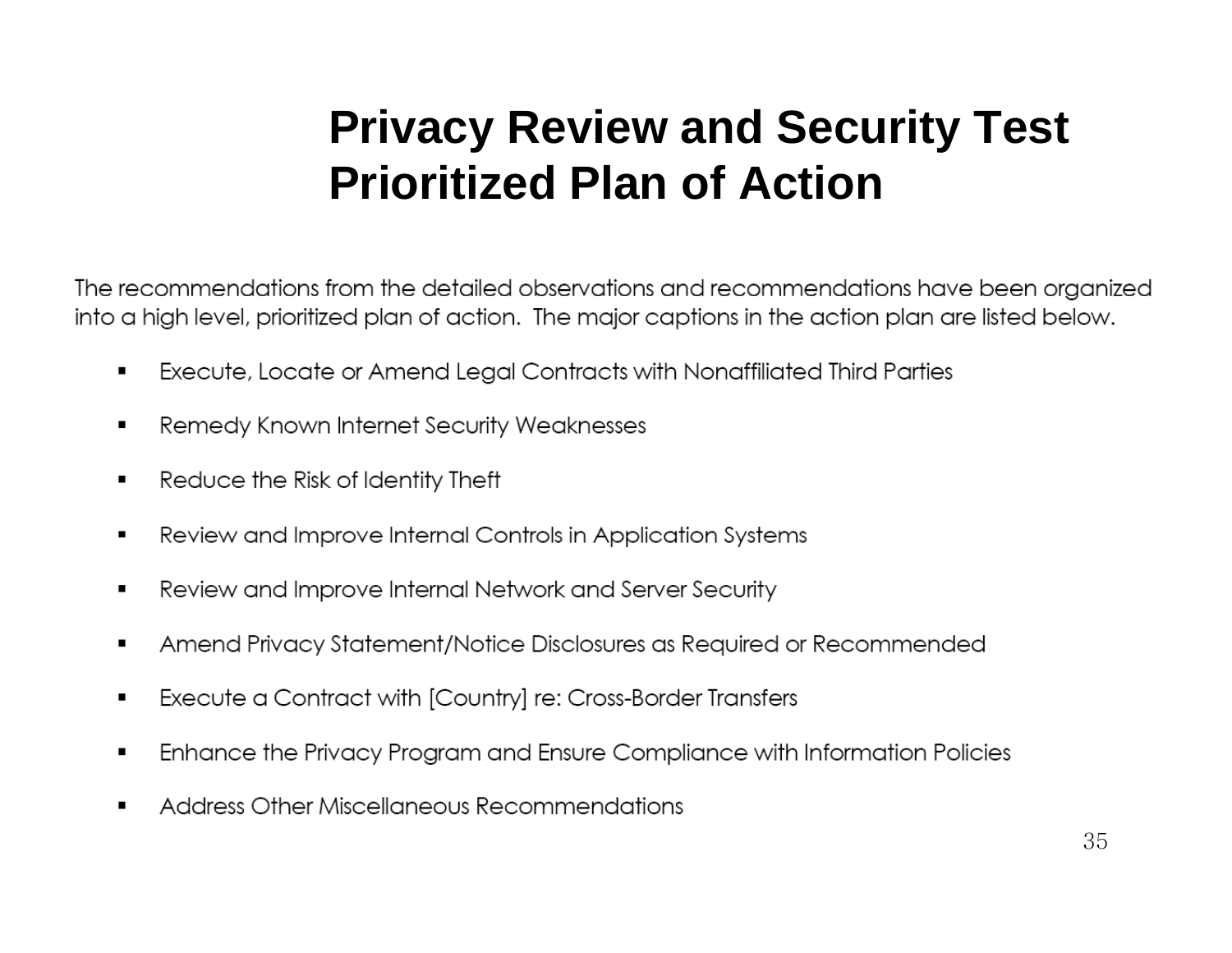### **Privacy Review and Security Test Work Performed (1 of 4)**

- • Planning
	- $-$  Selected privacy scan tools  $-$  Watchfire, Inc.  $\,$ Privacy XM and Site Integrity XM
	- Selected security scan tools Sanctum's AppScan and open source Nessus
	- $-$  Identified web sites for privacy scan
	- Reviewed internal and external policies
	- Obtained and reviewed process/system flows
	- Interviewed process champions for marketing, sales, loan servicing, and owner services
	- Developed preliminary work plan



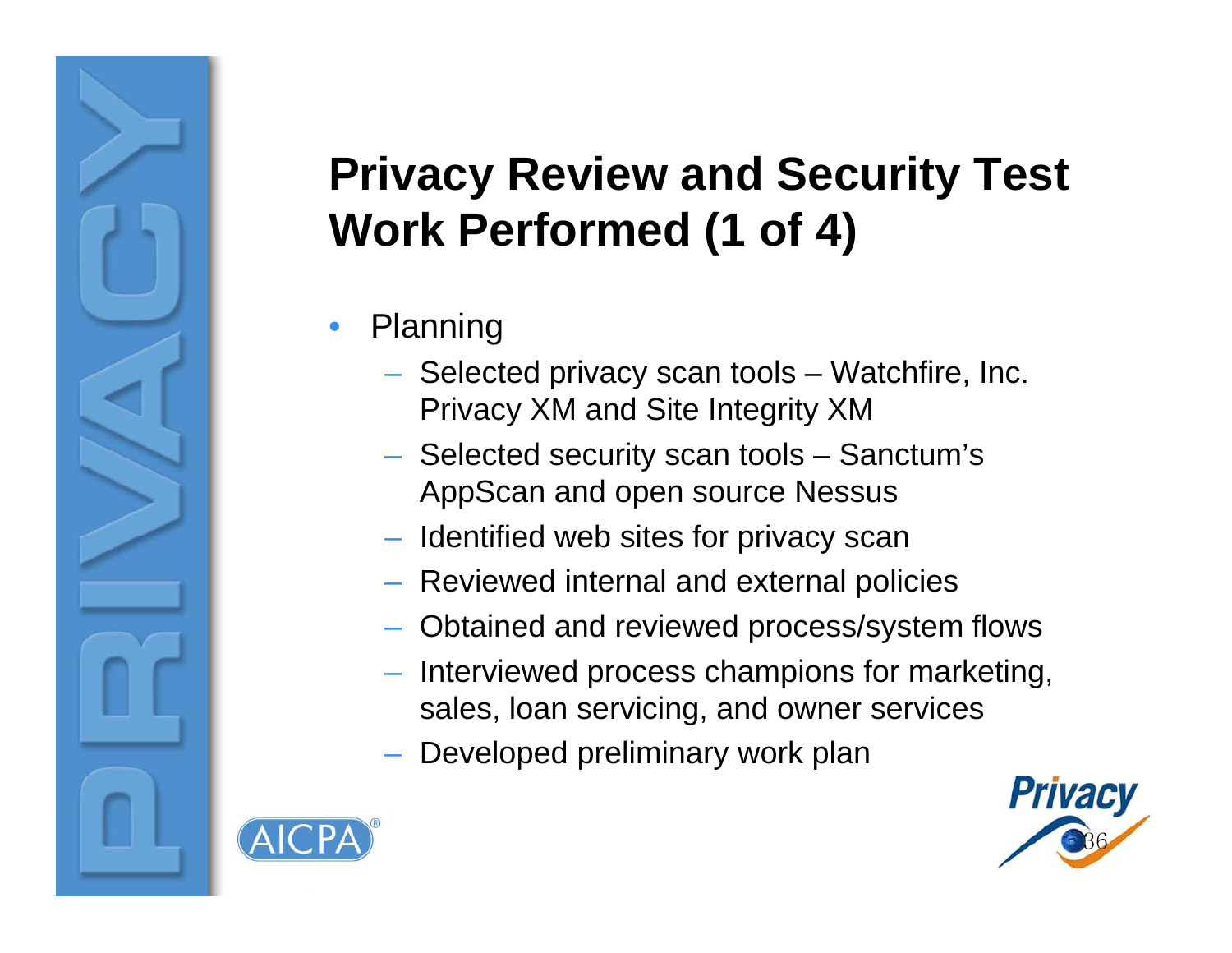#### **Privacy Review and Security Test Work Performed (2 of 4)**

- • Privacy Review
	- • Developed a privacy requirements matrix
		- Corporate policies
		- US/European Union Safe Harbor program
		- Title V of the US Gramm-Leach-Bliley Act (GLBA)
	- • Assessed compliance with privacy requirements
		- Conducted 60+ interviews across 3 locations
		- Compared privacy statements across all websites
		- Assessed GLBA notice against FDIC Part 332 requirements as well as competitor notices
		- Assessed disclosures to non-affiliated third parties
		- Analyzed privacy-related complaints
		- Sampled employees who handle PII



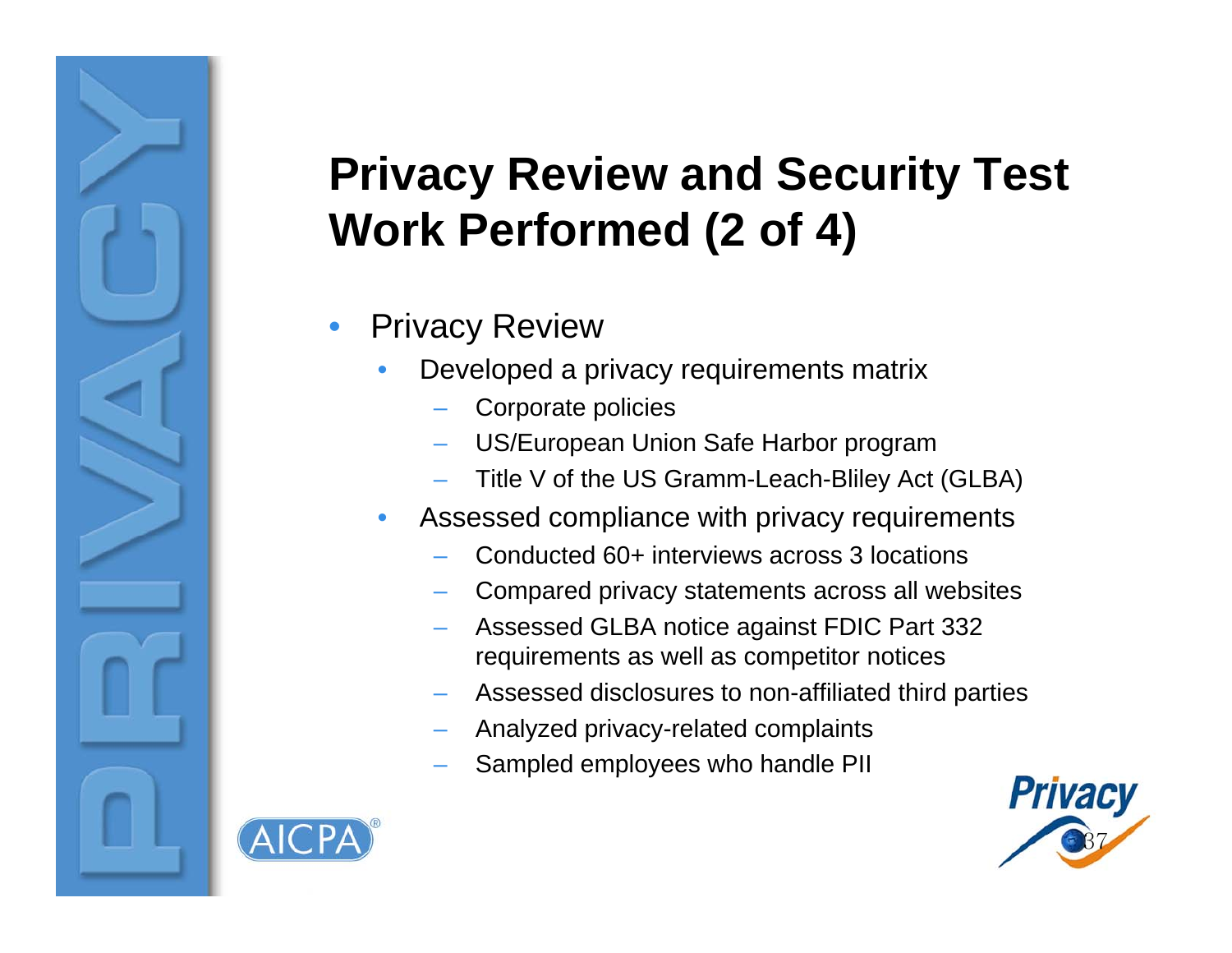### **Privacy Review and Security Test Work Performed (3 of 4)**

- • Privacy Review (continued)
	- Privacy Scan
		- 13 websites
		- Configured the privacy scan parameters
		- Conducted scan one and evaluated results
		- <Client addressed issues>
		- Conducted scan two and evaluated results
	- Considered emerging best practices
		- Evaluated the handling of tax IDs (SSNs)



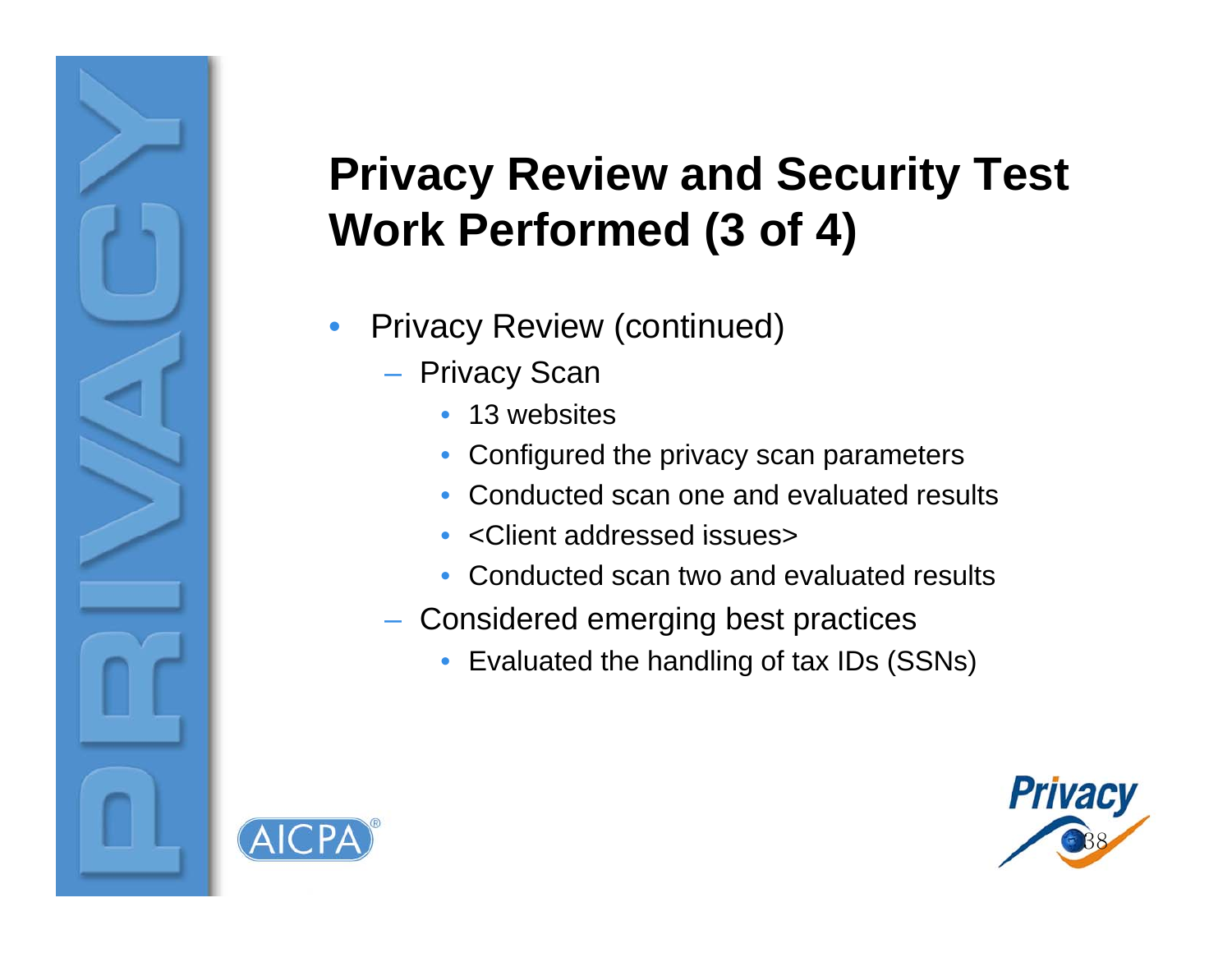### **Privacy Review and Security Test Work Performed (4 of 4)**

- • Security Test
	- $-$  Scanned 15 websites (live)
	- Nessus Security Scanner (live) Identifies technical site security vulnerabilities
	- Sanctum's AppScan Identifies technical application security vulnerabilities
	- Supplemented scan results with manual review of selected hosts, web servers, and applications



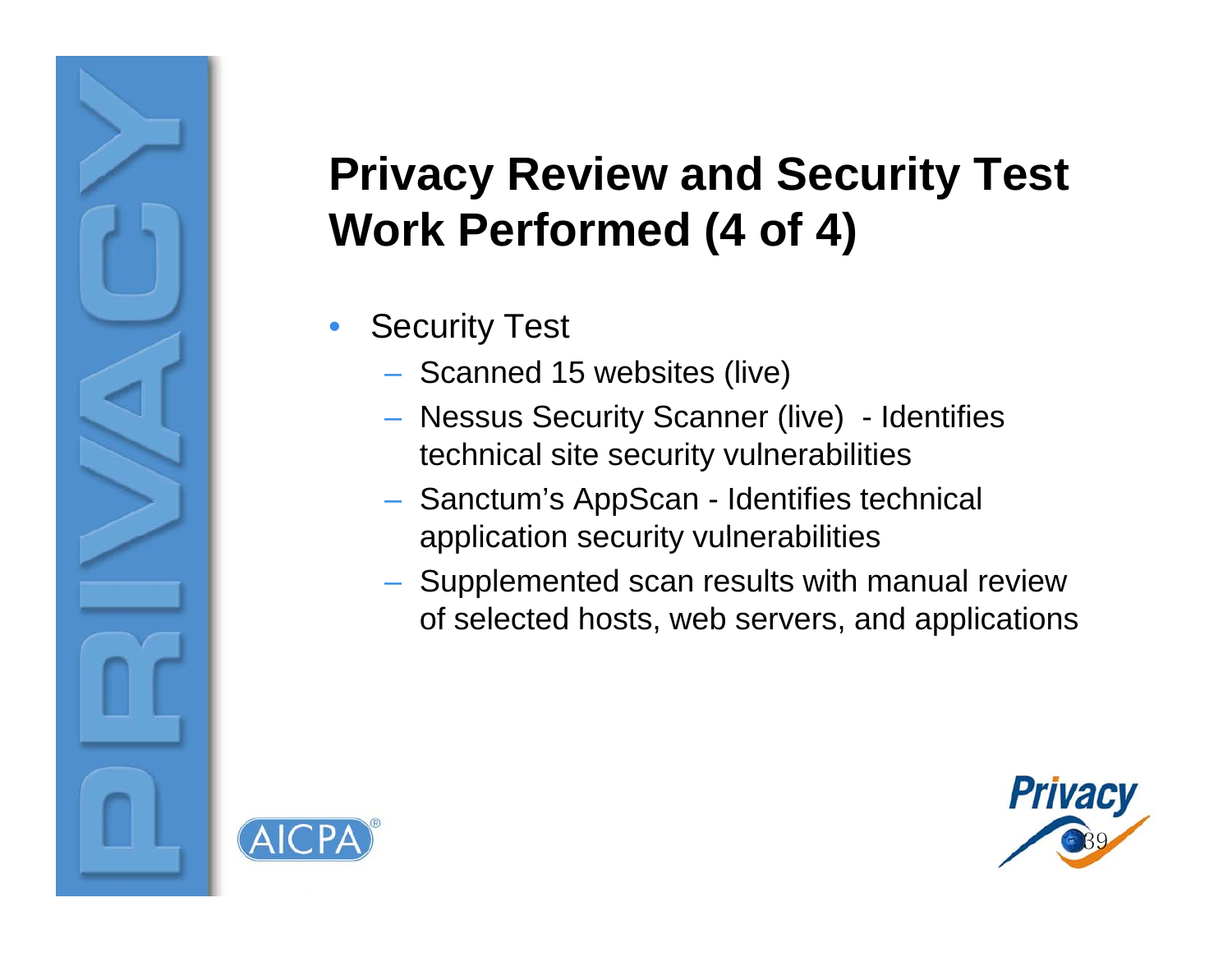

#### **RESOURCES**

- • The AICPA and the CICA have many resources that will help establish and maintain an effective privacy program.
- • AICPA Privacy Resources
	- <u>http://www.aicpa.org/privacy</u>
- • CICA Privacy Resources
	- http://www.cica.ca/privacy
- • IIA Privacy Resources
	- http://www.theiia.org/guidance/technology/gtag/ gtag5/